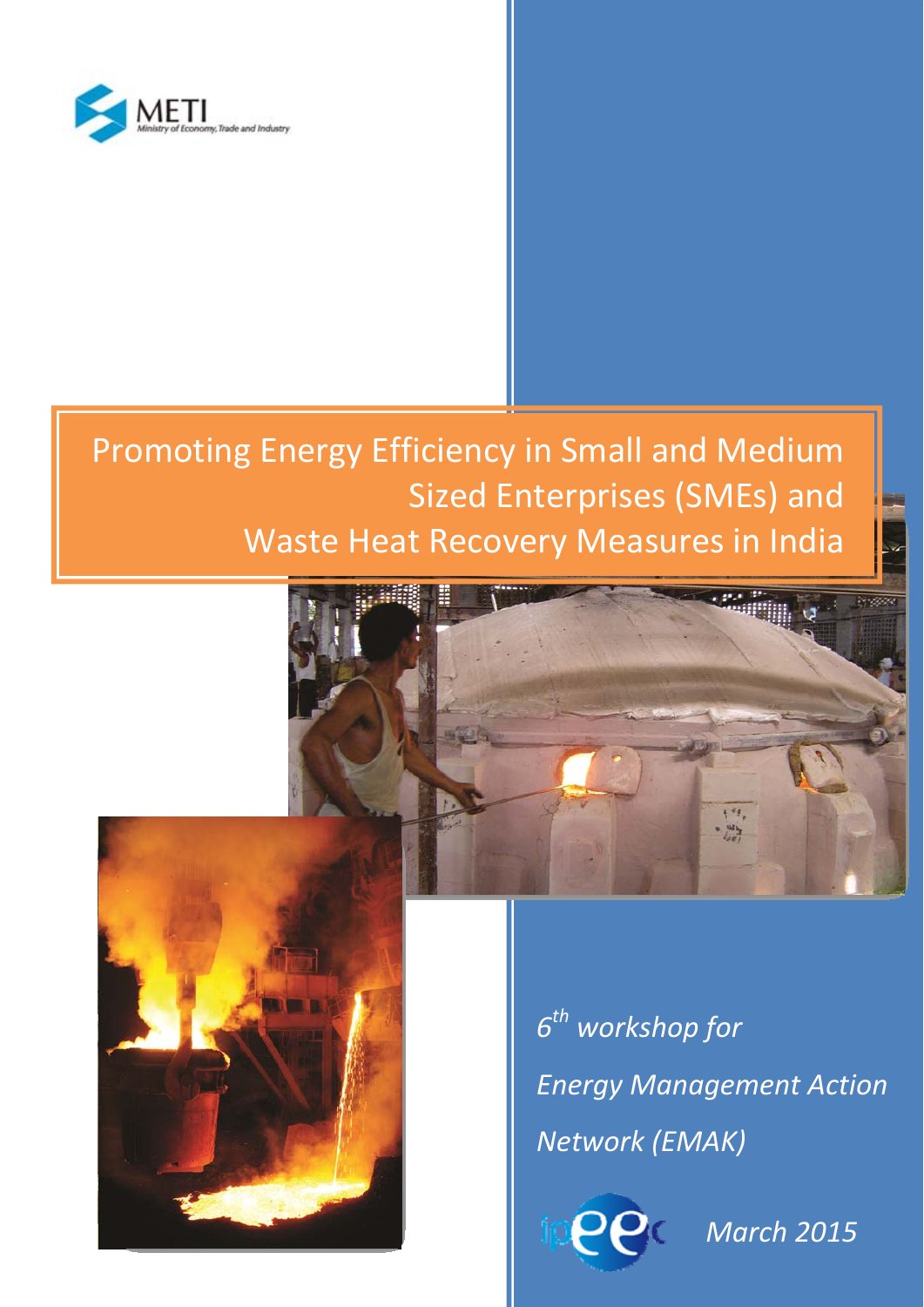



*Promoting Energy Efficiency in Small and Medium Sized Enterprises (SMEs) and Waste Heat Recovery Measures in India* 

**Report on a the 6th Energy Management Action Network Workshop held on Wednesday, 25 February 2015 at the Taj Palace Hotel, New Delhi, India** 

**Workshop report prepared by: Patrick Crittenden Workshop facilitator and Director, Sustainable Business Pty Ltd patrick@sbusiness.com.au, +61 418 453779** 

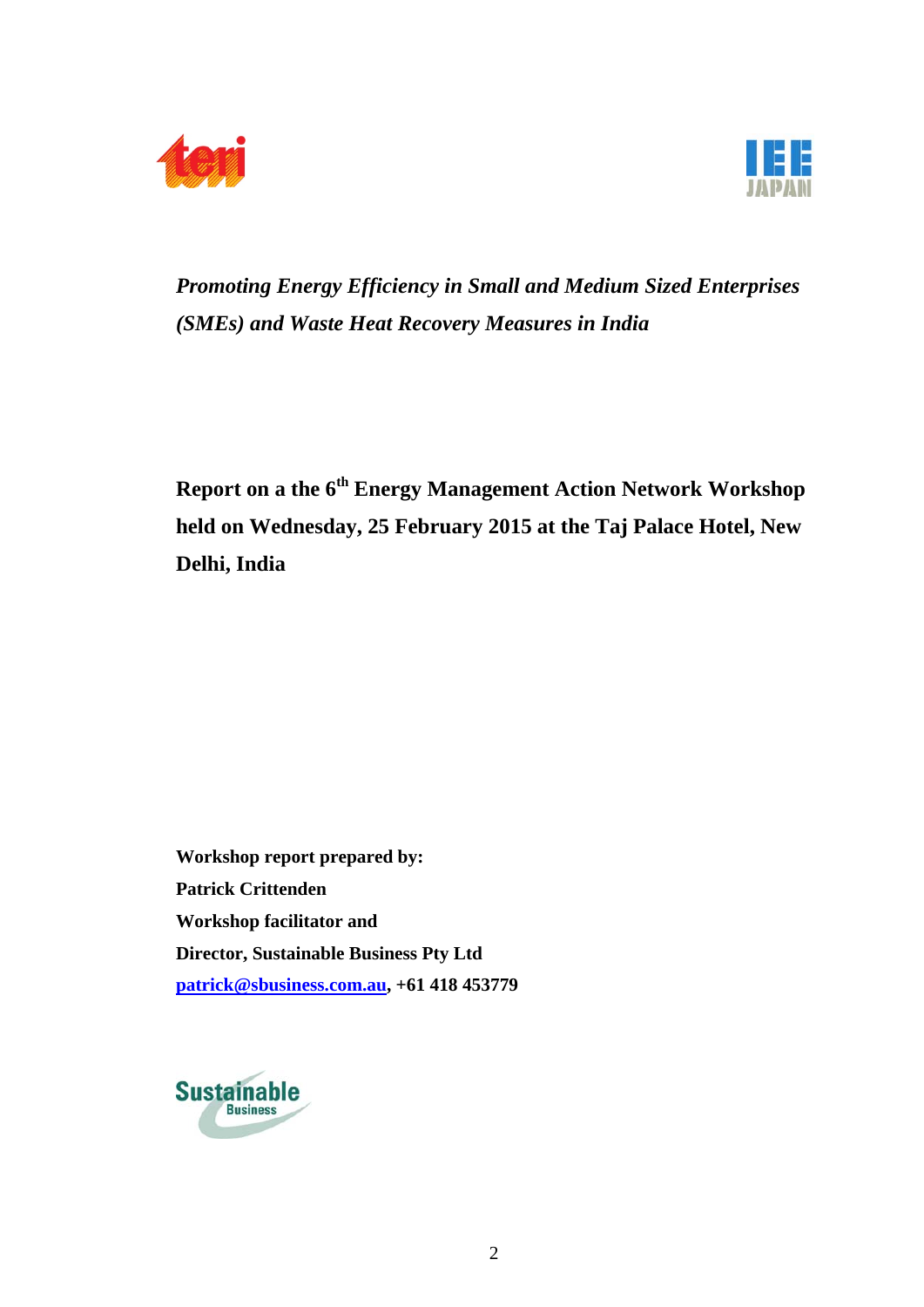## **Table of Contents**

| 1.               |  |  |  |
|------------------|--|--|--|
| 2.               |  |  |  |
| 1.               |  |  |  |
| 2.               |  |  |  |
| 3.               |  |  |  |
| $\overline{4}$ . |  |  |  |
| 5.               |  |  |  |
| 3.               |  |  |  |
| 4.               |  |  |  |
|                  |  |  |  |
|                  |  |  |  |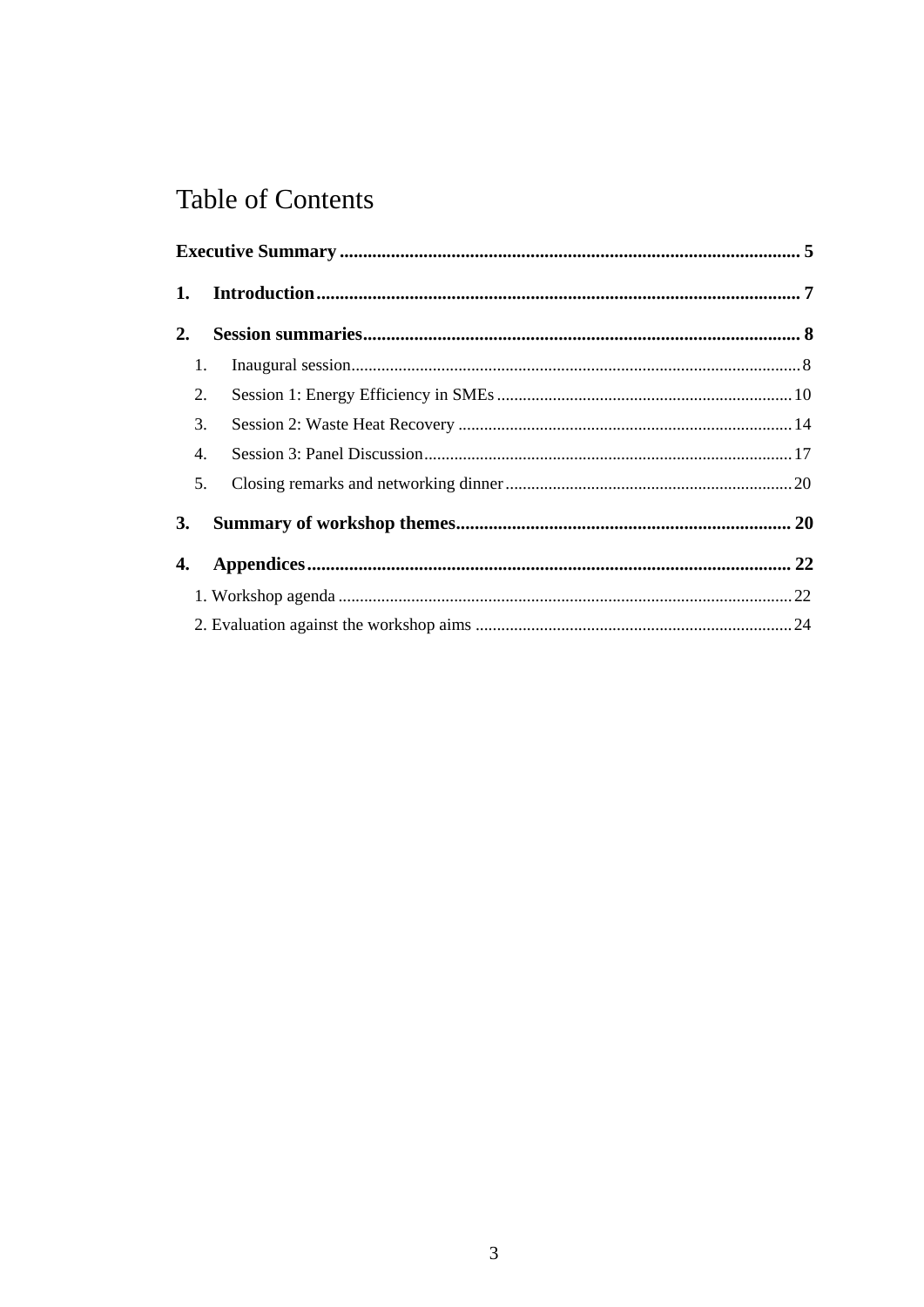# **List of Acronyms**

| <b>BEE</b>       | Bureau of Energy Efficiency, India                       |
|------------------|----------------------------------------------------------|
| <b>DESL</b>      | Development Environergy Services Ltd                     |
| <b>ECCJ</b>      | The Energy Conservation Center of Japan                  |
| <b>ESCO</b>      | <b>Energy Service Company</b>                            |
| <b>GEDA</b>      | <b>Gujarat Energy Development Agency</b>                 |
| <b>IEA</b>       | <b>International Energy Agency</b>                       |
| <b>IEEJ</b>      | Institute of Energy Economics, Japan                     |
| IIF              | The Institute of Indian Foundrymen                       |
| <b>METI</b>      | Ministry of Economy, Trade and Industry, Japan           |
| <b>MSME</b>      | Micro, Small and Medium enterprises                      |
| <b>NGO</b>       | Non Governmental Organisations                           |
| RDD&D            | Research, Development, Demonstration and Dissemination   |
| <b>SAMEEKSHA</b> | Small and medium enterprises energy efficiency knowledge |
|                  | sharing platform for promoting energy efficiency in SMEs |
| <b>SIDBI</b>     | <b>Small Industries Development Bank of India</b>        |
| <b>SME</b>       | Small and medium enterprises                             |
| <b>TERI</b>      | The Energy and Resources Institute                       |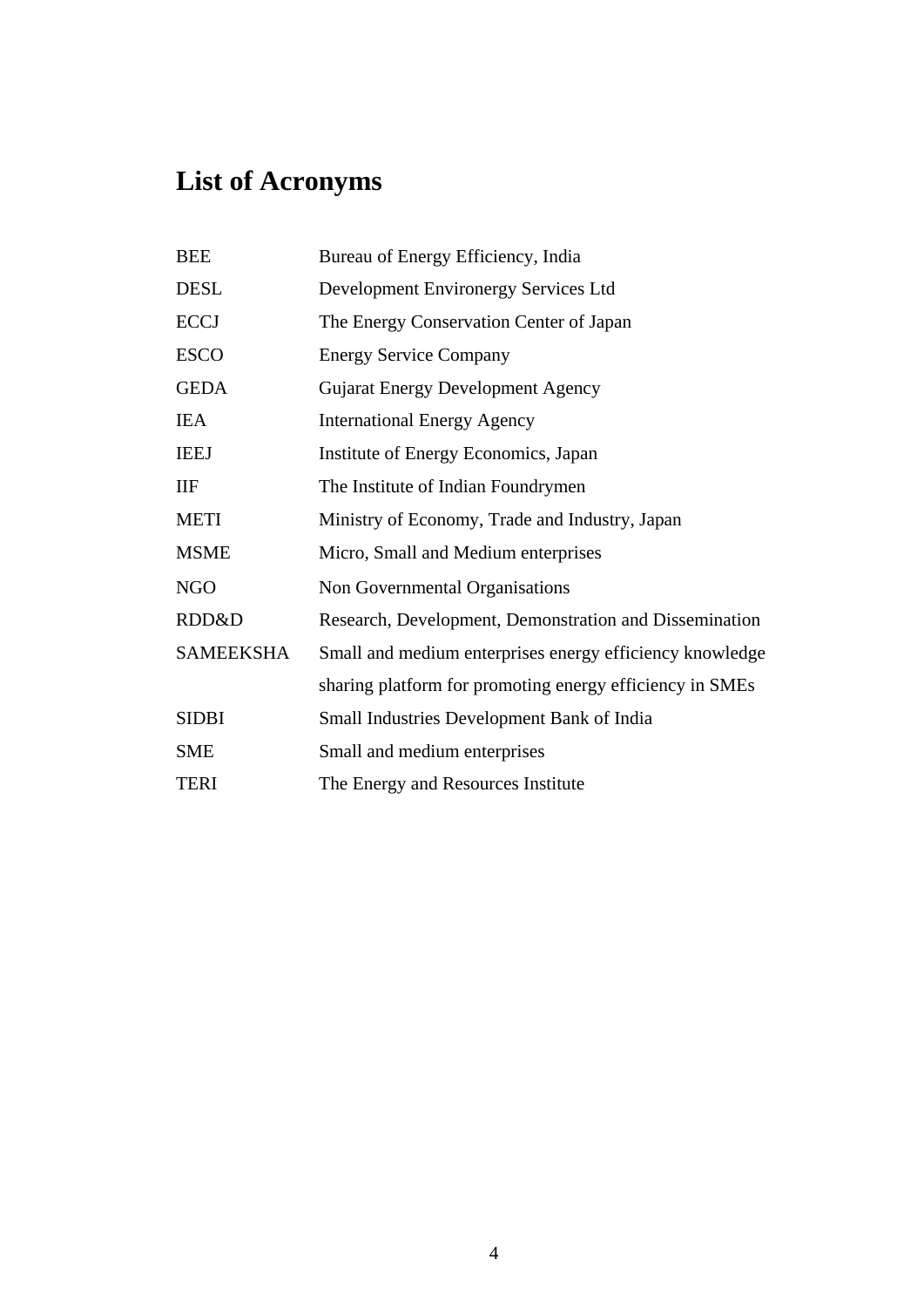## Executive Summary

The Institute of Energy Economics, Japan (IEEJ) on behalf of the Government of Japan and in cooperation with The Energy and Resources Institute (TERI), hosted the 6th Energy Management Action NetworK (EMAK) workshop on Wednesday, 25 February 2015 at the Taj Palace Hotel, New Delhi, India.

The workshop explored the challenges and opportunities of promoting energy efficiency in Small and Medium Sized Enterprises (SMEs) and through the implementation of waste heat recovery measures in India.

The workshop provided participants with an opportunity to:

- Learn about and share experiences on designing and implementing energy efficiency policies and programmes for SMEs
- Identify innovative ways of financing energy efficiency projects
- Better understand the technical opportunities to reuse waste heat in industrial organisations
- Initiate and develop networks within and across SMEs, the finance sector, industry associations and government policy-makers at both national and international levels
- Contribute towards domestic and international dialogue and capacity building on energy efficiency measures.

Over 80 people attended the workshop. Participants represented governments, industry associations, SMEs in the industrial sector, financial institutions, NGOs and researchers. Participants from India, Japan and Australia contributed local, national and international perspectives.

Thirteen presentations from highly respected Indian and International speakers were delivered. Participant perspectives on the challenges and opportunities for progressing energy efficiency in SMEs were also encouraged through interactive small group discussions. In the final session, a distinguished panel shared their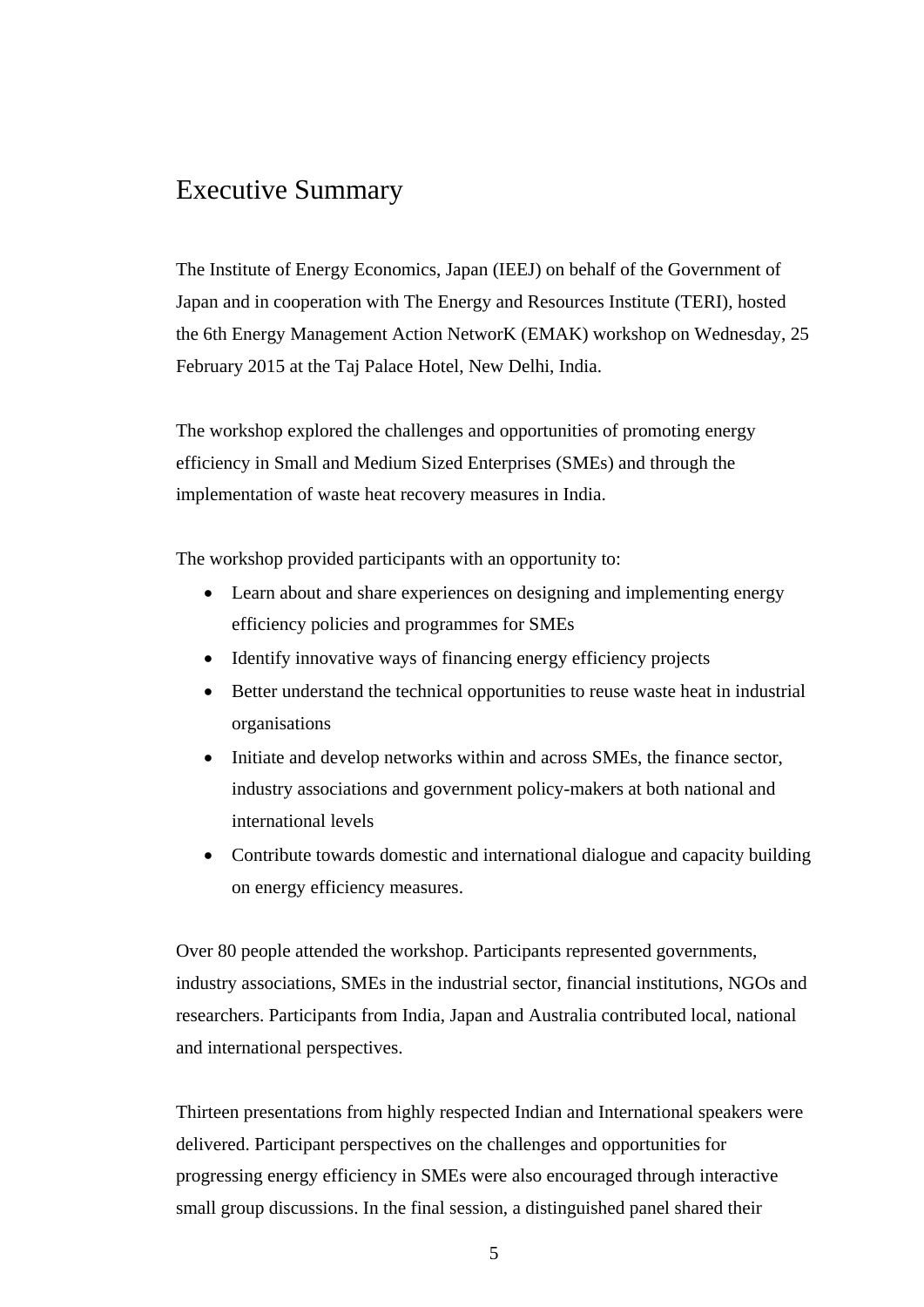perspectives on the issues raised throughout the workshop and future priorities for progressing energy efficiency improvement in SMEs.

The main themes that emerged from the workshop are:

- 1. SMEs play a **central role in the economy** of India, Japan and other countries around the world. Energy efficiency improves the productivity and competitiveness of SMEs which, in turn, contributes to employment opportunities, innovation and economic growth.
- 2. Energy efficiency **policies and programmes should be designed to provide assistance across the energy efficiency project lifecycle** from project identification, through the development of specifications, selection of vendors, access to finance and implementation. This is important because information alone is often not sufficient to motivate SMEs to progress energy efficiency even when projects present a strong financial return.
- 3. **Research, Development, Demonstration and Dissemination (RDD&D) activities are essential** to ensure that locally relevant technologies are accessible to SMEs. Due to the small scale and financial challenges faced by SMEs, energy efficient technologies that have a high capital cost are often not feasible and therefore alternatives need to be developed locally.
- 4. The large number of SMEs and their diverse business activities and energy consumption patterns present a challenge for the development of SME programmes. Focusing on **geographic clusters of particular industries** is an approach that has been effectively utilised in India.
- 5. Energy efficiency in SMEs requires **sustained efforts** from governments, technical experts, banks and other stakeholders over a number of years. This is due to the large number and diversity of SMEs.
- 6. **Waste heat recovery has significant potential in India**. To meet this potential, policies can be improved by establishing a framework and incentives to support the uptake of such projects. Policy frameworks that have been developed in Japan provide a useful indication of the kinds of policies that might be developed in India and other countries.

This report and video recordings of the presentations will be made available on the International Energy Agency's website to ensure that the workshop outcomes are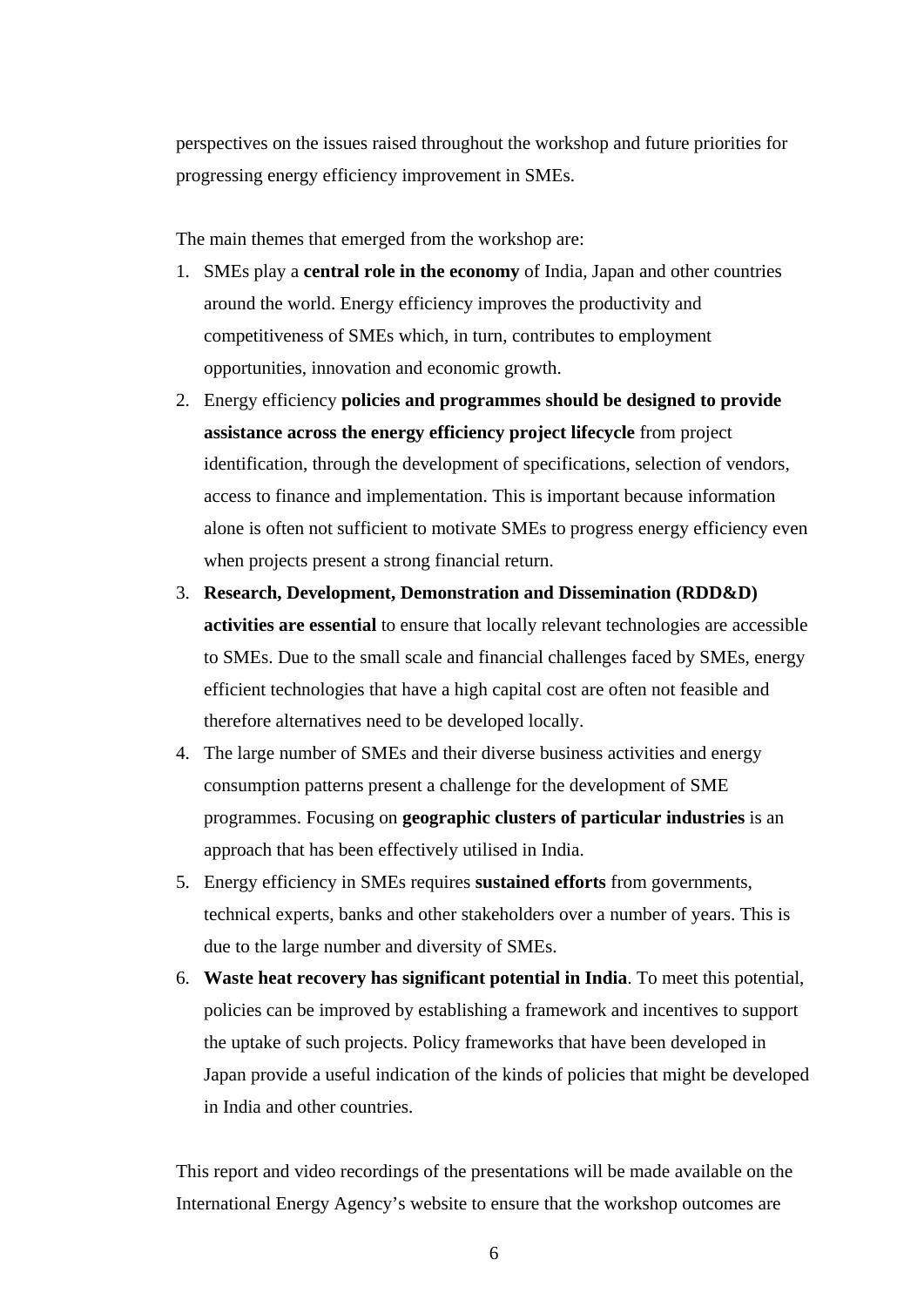widely shared with policy makers and practitioners around the world.

## **1. Introduction**

This report provides a summary and analysis of the presentations and discussions that were conducted at the *6th Energy Management Action Network Workshop* held on Wednesday, 25 February 2015 at the Taj Palace Hotel, New Delhi, India

The Institute of Energy Economics, Japan (IEEJ)<sup>i</sup> on behalf of the Government of Japan and in cooperation with The Energy and Resources Institute (TERI)<sup>ii</sup> hosted the workshop on Wednesday, 25 February 2015 at the Taj Palace Hotel, New Delhi, India. EMAK aims to improve energy efficiency in industry through informationsharing and the development of policy and practitioner networks.<sup>iii</sup>

Previous EMAK workshops have been held in the following locations (click on links to view the agenda and presentations for each workshop):

- Paris, France January 26-27, 2010
- Washington, USA May 10, 2010
- Guilin, China November 15, 2011
- Tokyo, Japan January 1, 2013
- Sydney, Australia February 27, 2014

The workshop aims were to:

 $\overline{a}$ 

- 1. Learn about and share experiences on designing and implementing energy efficiency policies and programmes for SMEs
- 2. Identify innovative ways of financing energy efficiency projects
- 3. Better understand the technical opportunities to reuse waste heat in industrial organisations
- 4. Initiate and develop networks within and across SMEs, the finance sector, industry associations and government policy-makers at both national and

<sup>&</sup>lt;sup>i</sup> For more information about IEEJ see: http://eneken.ieej.or.jp/en/

ii For more information about TERI see: http://www.teriin.org/

iii For more information about EMAK see http://www.ipeec.org/EMAK.html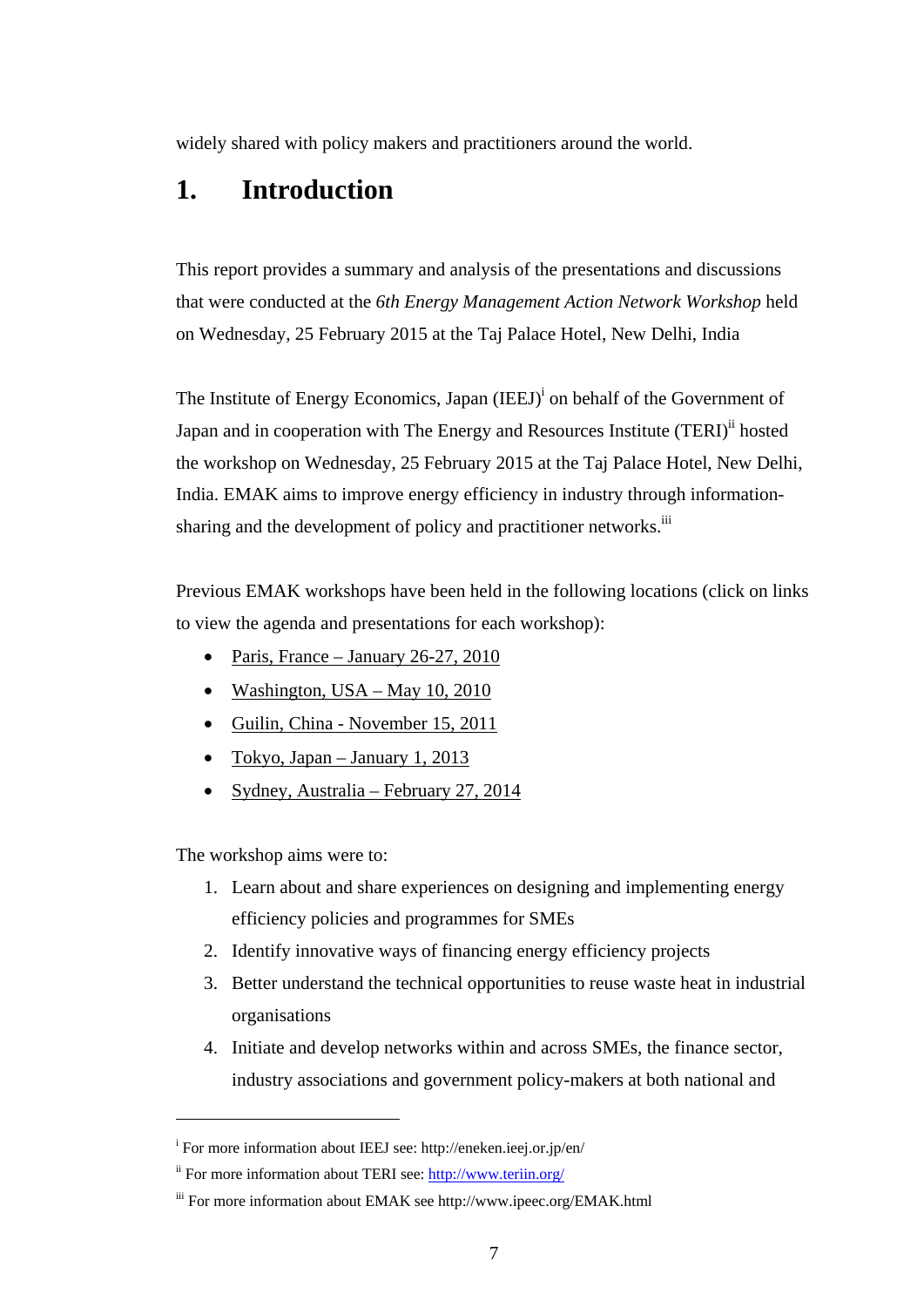international levels

5. Contribute towards domestic and international dialogue and capacity building on energy efficiency measures.

Over 80 people attended the workshop. Participants represented governments, industry associations, SMEs in the industrial sector, financial institutions, NGOs and researchers. Participants from India, Japan and Australia contributed local, national and international perspectives. The workshop was moderated by Dr. Patrick Crittenden, Director, Sustainable Business Pty Ltd, Australia.

This report and video recordings of the presentations will be made available on the International Energy Agency's website to ensure that the workshop outcomes are widely shared with policy makers and practitioners.

## **2. Session summaries**

#### **1. Inaugural session**

In the inaugural session, a welcome address was delivered by the workshop organisers and the Secretary of the Bureau of Energy Efficiency (BEE) delivered the inaugural speech.

#### **Mr. Girish Sethi**, Director, IEED, TERI:

- Acknowledged the support provided by Ministry of Economy, Trade and Industry (METI) in Japan, and BEE in India for promoting energy efficiency in Indian industry
- Noted that the present Indian government's thrust to promote clean, efficient production technologies in industry (captured in the slogan '*zero defect, zero effect*'), provides a very conducive environment for more such initiatives to be undertaken.
- Encouraged workshop participants to share their experiences and perspectives throughout the workshop.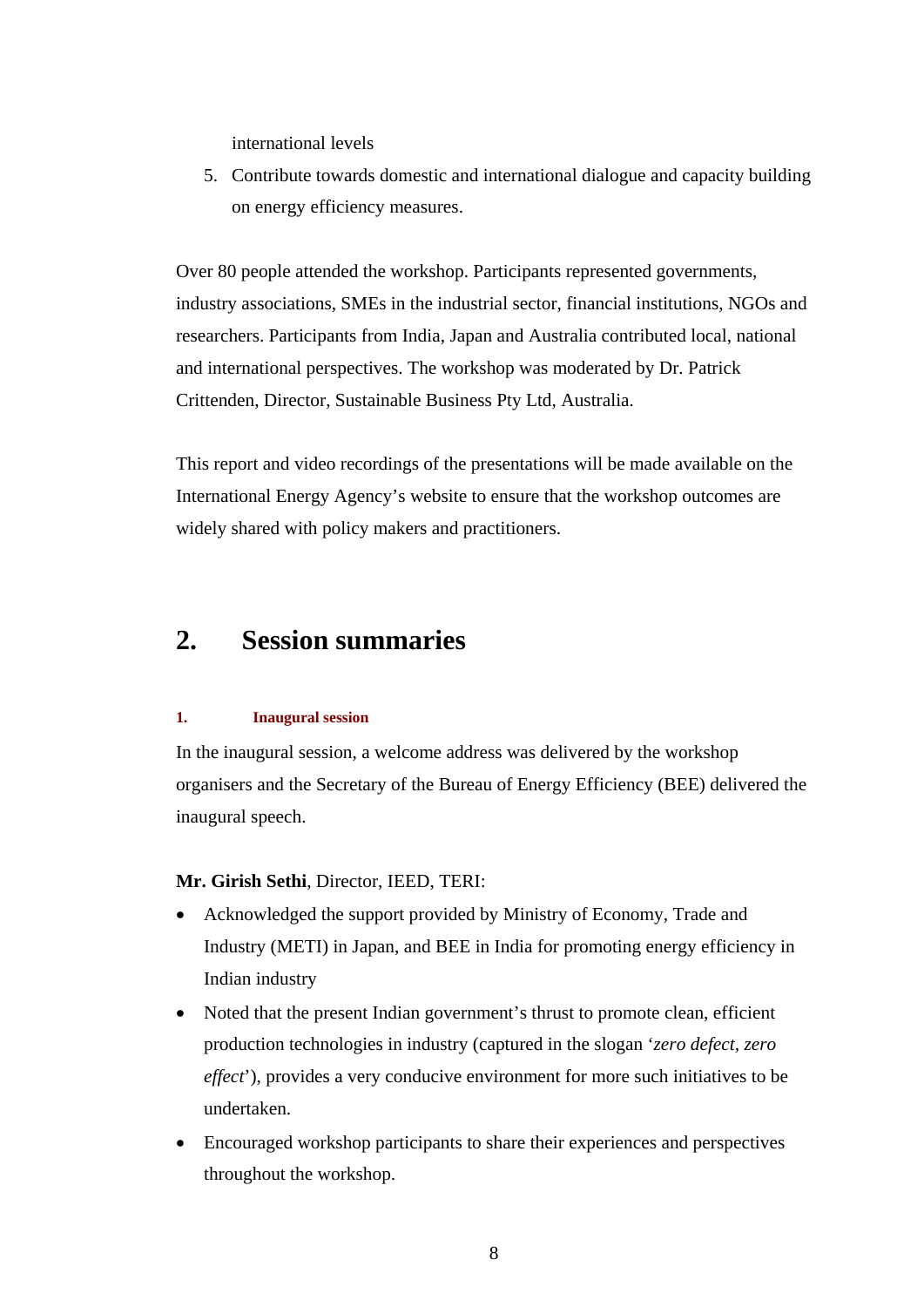**Ms. Junko Ogawa**, Senior Researcher, IEEJ:

- Provided an historical context for energy efficiency in Japan by explaining developments under the Energy Conservation Law, which was first established in 1979.
- Highlighted that the effectiveness of energy efficiency measures in Japan (including regulations, taxes, programmes and incentives) is evidenced by the fact that the economic growth has increased in the past few decades while energy intensity has decreased.
- Explained that EMAK was established in 2009 to promote energy efficiency by encouraging information sharing between policy makers and practitioners through workshops, internet based seminars and its portal http://www.iea.org/topics/energyefficiency/industry/emak/.

**Mr. Bhaskar Jyoti Sarma**, Secretary, BEE:

- Highlighted the importance of energy conservation in the Indian context.
- Noted that in the past decade, the Indian economy has grown by around 8% overall, while specific energy consumption has dropped by about 25% while many large companies (e.g. in the cement and fertilizer sectors) have improved their energy performances to global standards.
- Described the challenge of progressing energy conservation in the SME sector, which is largely unorganized and hence difficult to influence through regulatory measures.
- Invited participants to share their perspectives on progressing energy efficiency in SMEs and improving the uptake of waste heat recovery projects.

**Dr. Patrick Crittenden,** Director, Sustainable Business Pty Ltd, Australia set out the aims of the workshop and presented the agenda (See Appendix A).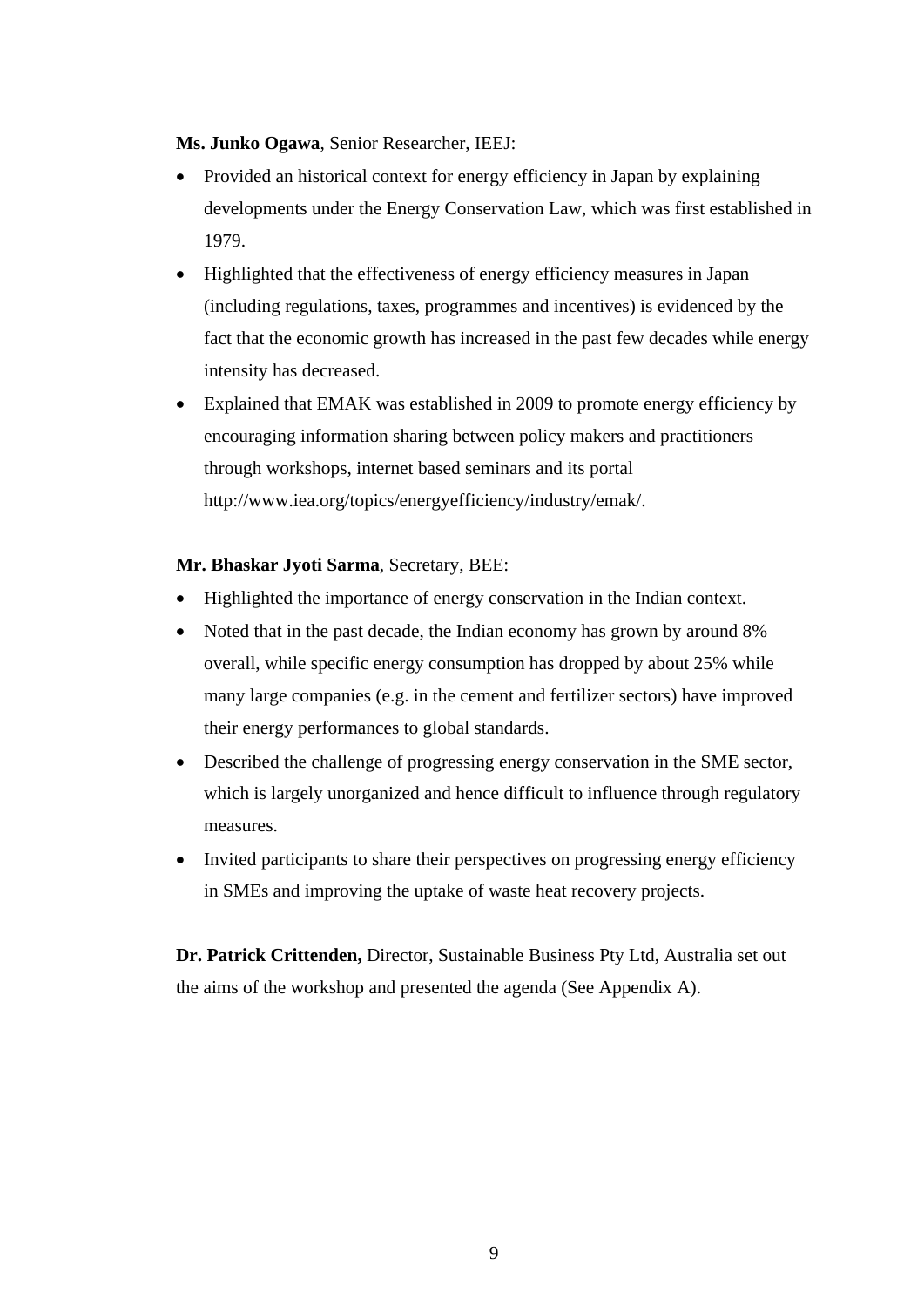#### **2. Session 1: Energy Efficiency in SMEs**

The aim of this session was to present global, regional and local perspectives on the challenges and opportunities of progressing energy efficiency in SMEs.

#### **Speakers and topics for session**

| <b>Session 1: Energy Efficiency in SMEs</b>                                                                            |                                                                             |  |  |
|------------------------------------------------------------------------------------------------------------------------|-----------------------------------------------------------------------------|--|--|
| <b>Topic</b>                                                                                                           | <b>Speaker</b>                                                              |  |  |
| Energy efficiency in SMEs - a Global Perspective                                                                       | Dr Patrick Crittenden, Director,<br>Sustainable Business Pty Ltd, Australia |  |  |
| Understanding the SME sector in Asia, with a focus on India,<br>and challenges in terms of improving energy efficiency | Mr Prosanto Pal, Senior Fellow, TERI                                        |  |  |
| A case study of foundry and steel rolling SMEs in India                                                                | Mr Gauray Sharrma, Institute for<br>Industrial Productivity Office in India |  |  |
| Enabling Finance for Scaling up Energy Efficiency in MSMEs                                                             | Mr Upinder Singh Dhingra, Associate<br>Fellow, TERI                         |  |  |
| Table Discussion                                                                                                       |                                                                             |  |  |
| What challenges do you face in progressing energy efficiency?                                                          |                                                                             |  |  |
| What kind of policies and programme measures are needed to progress energy efficiency in SMEs?                         |                                                                             |  |  |

## **1. The International Energy Agency's Policy Pathway on Energy Efficiency in SMEs – a Global Perspective**

#### **Dr. Patrick Crittenden, Director, Sustainable Business Pty Ltd, Australia**

- The IEA has recognised the importance of energy efficiency improvement in SMEs. It is currently developing a *Policy Pathway* publication to assist policy makers and practitioners to develop SME energy efficiency programmes.
- Energy efficiency can deliver energy savings, productivity and competiveness benefits to SMEs. These benefits flow to the wider economy as a more resilient SME sector creates job opportunities and economic growth while reducing greenhouse gas emissions.
- Six key strategies for successfully developing energy efficiency programmes for SMEs are: (1) understand the particular barriers and needs of each SME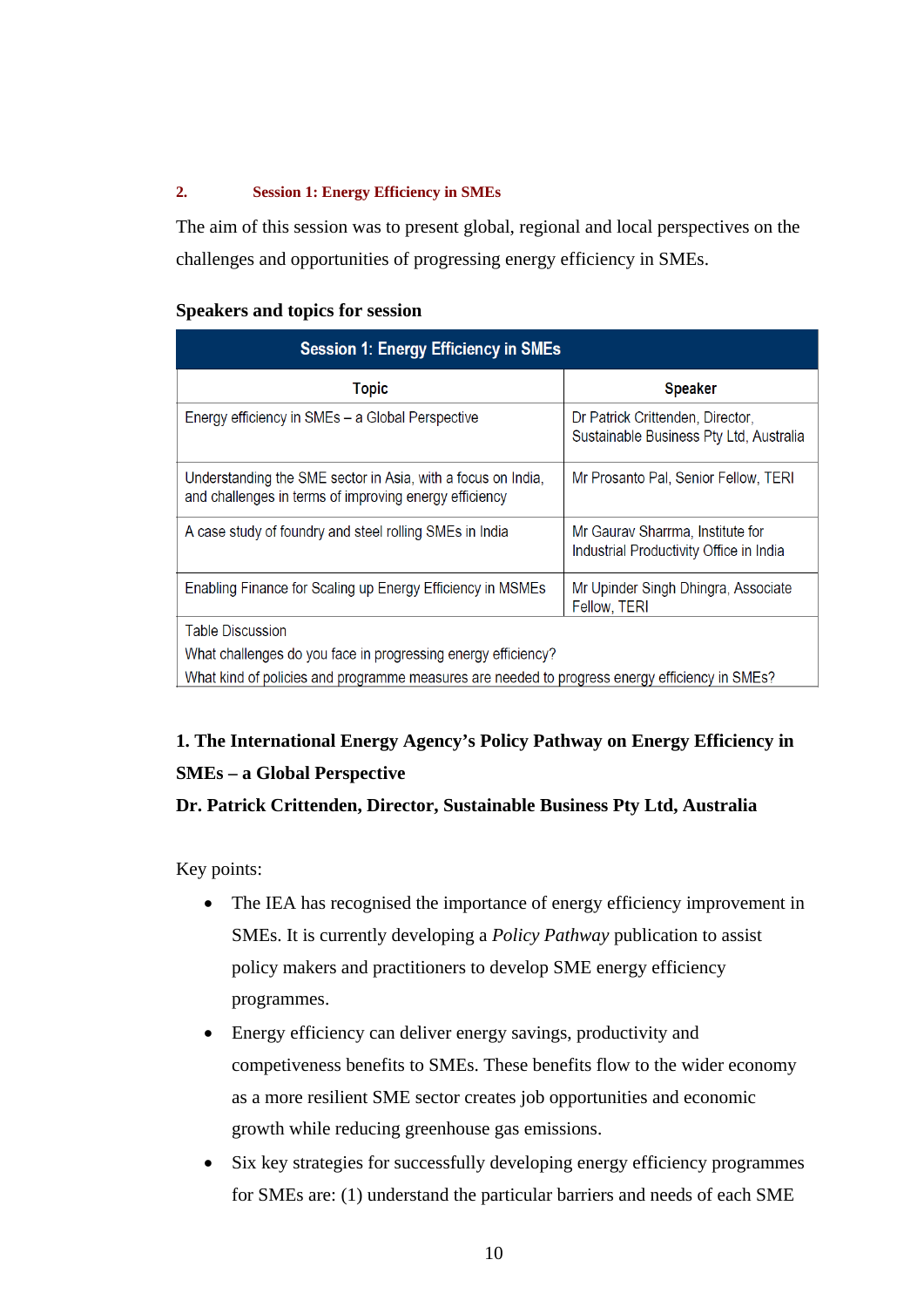target group; (2) focus on multiple benefits (not just on energy savings); (3) build stakeholder partnerships; (4) make it easy for SMEs to access assistance; (5) leverage existing policies and programs; and (6) combine programme measures to address the information, skills and financing needs of SMEs.

## **2. Understanding the SME sector in Asia, with a focus on India, and challenges in terms of improving energy efficiency Mr. Prosanto Pal, Senior Fellow, TERI**

- The importance of SMEs is evidenced by the fact that they are major providers of employment and account for 40–70% of GDP in most Asian countries, e.g., Bangladesh and Nepal.
- The Indian SME sector is characterized by: a high proportion of micro and small scale units and their geographical clustering; variations in energy intensity (i.e. where energy cost makes up a major portion of operating cost); limited support institutions and local service providers; low awareness levels among entrepreneurs and workers; and, the uniqueness of technologies and practices deployed, which are often decades old, low in energy efficiency and high on pollution.
- R&D efforts, backed by extensive training and capacity building of unit-level personnel and LSPs, are hence required to evolve, introduce and help sustain energy efficient technological solutions that are adapted to local conditions and needs. TERI's experience in working with small-scale foundries has shown the effectiveness of the RDD&D (research, development, demonstration and dissemination) approach to promoting clean, energy efficient technology in the SME sector.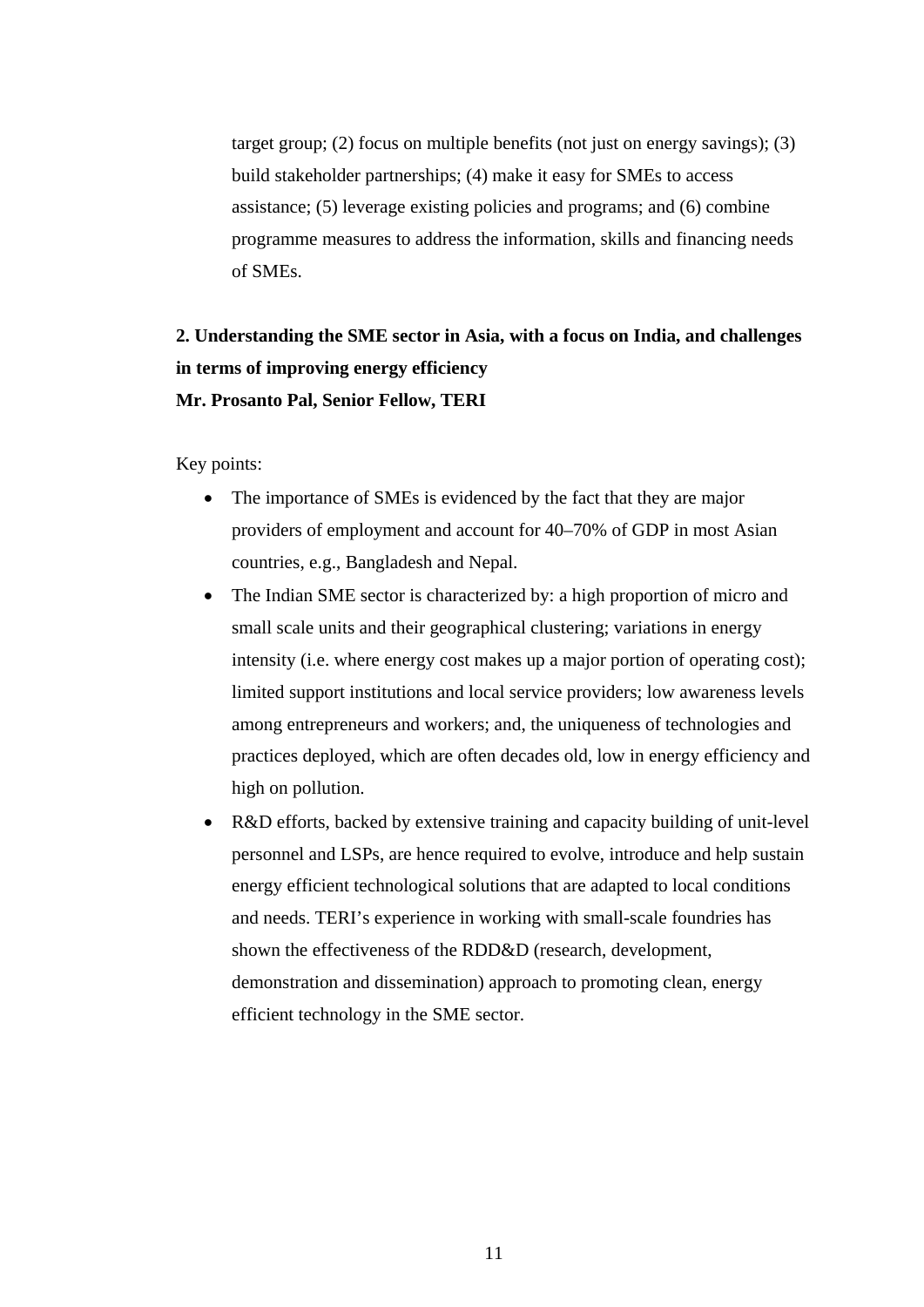## **3. A case study of foundry and steel rolling SMEs in India Mr. Gaurav Sharma, Institute for Industrial Productivity (IIP) Office in India**

Key points:

- The cluster-based approach works well in promoting energy efficiency in the Indian SME sector. However, a major challenge is to address the diverse kinds of entrepreneurs often encountered within the same cluster, in terms of their education, awareness levels and willingness to consider/adopt new ideas.
- IIP's experience in two Indian SME sub-sectors—foundry and steel rerolling—has shown that the demonstration of 'co-benefits' brought by energy efficient technology (i.e. benefits in addition to energy savings) can help in motivating entrepreneurs to adopt the improved technology. For instance, in steel re-rolling, improved technology not only brings direct savings in energy costs (reducing coal consumption by about 30 kg/t product), but also reduces metal losses on account of scaling/oxidation, thereby improving productivity.

#### **4. Enabling Finance for Scaling up Energy Efficiency in MSMEs Mr. Upinder S. Dhingra, Associate Fellow, TERI**

- Financing energy efficient technologies presents special challenges, as the low awareness and capacity levels among MSMEs is compounded by the lack of capacity among financiers in understanding and assessing energy efficiency projects.
- It is important to distinguish between an investment made for modernization or expansion, and an investment based on energy efficiency criteria. Typically, the former is marked by high capital cost and long payback period while the latter is marked by a relatively low capital cost but short payback period (e.g. an air compressor) based purely on energy savings.
- Financing of energy efficient technologies at different stages of commercialization could be modeled as follows:
	- Pre-commercial. Funds are needed for the entire RDD&D cycle. The funds could take the form of grants or venture capital, and come from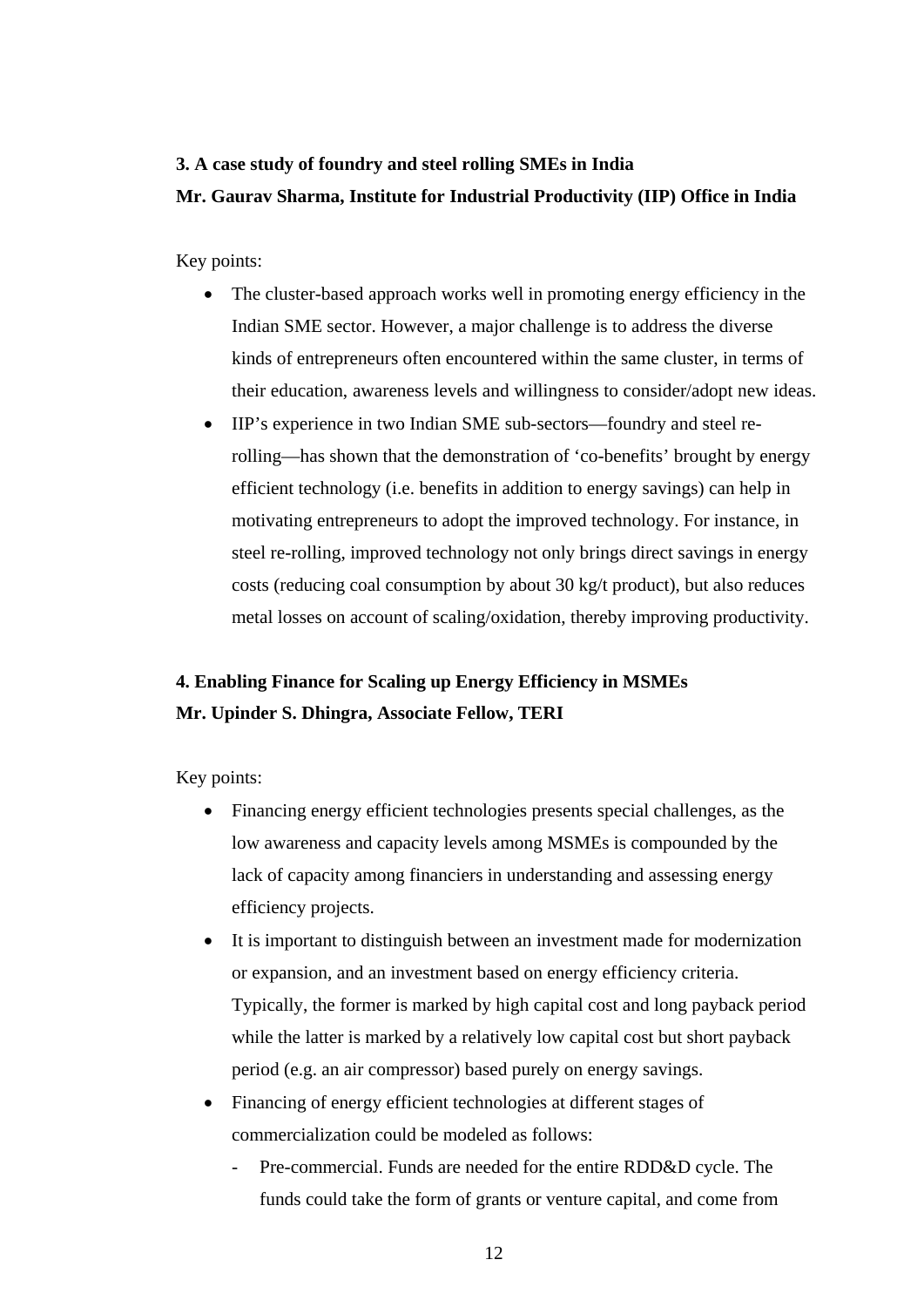government financing schemes and/or low-cost funds from multilateral/bilateral agencies.

- Semi-commercial. Here, upfront costs are high, as are the perceived risks. Funds could take the form of capital subsidies and concessional interest rates for new technologies (making them more attractive for MSMEs compared to the existing low efficiency technologies).
- Commercial. Funds could be routed through Energy Services Companies (ESCOs) and concessional lines of credit. Financiers should be provided with guidelines to assess energy efficient technologies.

#### **5. Discussion**

 $\overline{a}$ 

Following the formal presentations, workshop participants were invited to share their perspectives on challenges to progressing energy efficiency and the kinds of policies and programme measures they think are needed. Some of the important points that emerged from the table and large group discussions include:

- Governments should consider providing tax rebate schemes to SMEs to encourage them to adopt energy efficient technologies. A Value-Added Tax holiday could be provided during the duration of the payback period.
- A major challenge is that energy efficient solutions are not readily available for the scale of operation in Indian MSMEs, and/or they require customization to suit specific needs
- Loans required for many energy efficiency measures are usually small, and carry almost the same transaction costs as large loans; hence, bankers find them unattractive
- It was suggested that a special agency could be established to bridge the gap between MSMEs, technology providers and banks.
- The ESCO mechanism, with specific focus on the MSME sector, should be promoted particularly for the energy efficiency products.
- BEE could validate and provide accreditation to various energy efficient technologies and their respective vendors. The SAMEEEKSHA platformiv

iv *SAMEEEKSHA* (www.sameeksha.org) is a collaborative platform aimed at pooling the knowledge and synergizing the efforts of various organizations and institutions – Indian and international, public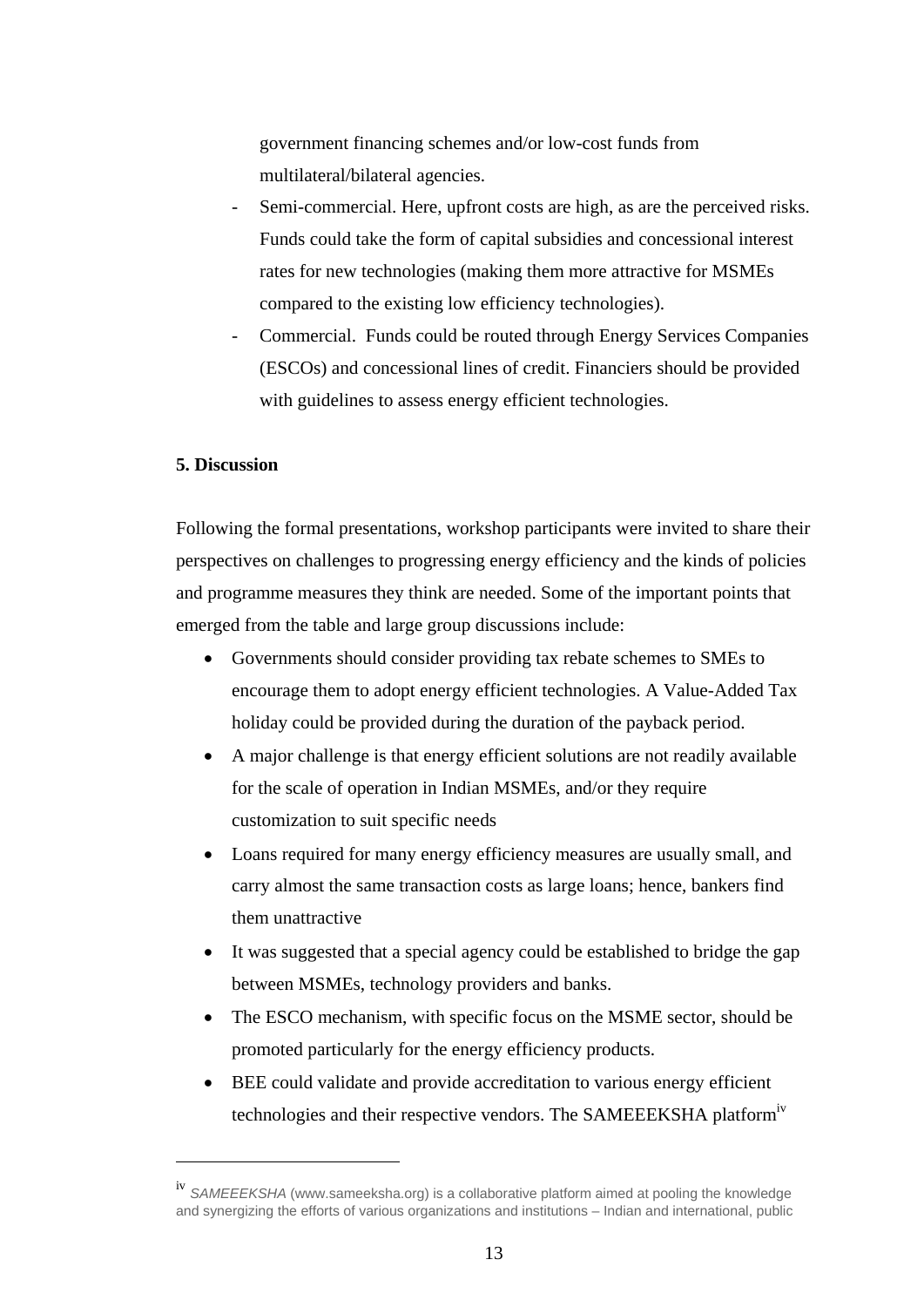can be used to spread awareness on these accredited energy efficient technologies and vendors.

- Entrepreneurs suggested that subsidies for energy efficient technologies should be released at the time of investment itself.
- The focus on energy intensive clusters should be maintained as an approach to formulating and implementing supportive policies.

#### **3. Session 2: Waste Heat Recovery**

There are significant opportunities to increase the uptake of waste heat recovery measures in Indian industry. The aim of this session was to better understand the technical opportunities in India and to explore opportunities to increase the uptake of waste heat recovery measures. Speakers from India and Japan shared perspectives on practical initiatives and policies.

| <b>Session 2: Waste Heat Recovery</b>                              |                                                                                       |  |
|--------------------------------------------------------------------|---------------------------------------------------------------------------------------|--|
| <b>Topic</b>                                                       | <b>Speaker</b>                                                                        |  |
| "Waste Heat Recovery": Opportunities in Indian Industry Sector     | Mr Srikant Kasturi, Assoc. Consultant                                                 |  |
|                                                                    | <b>Development Environergy Services</b><br>Limited (DESL)                             |  |
| 'Waste Heat Recovery': Case Study of the Glass Industry<br>Sector  | Mr. Sachin Kumar, Fellow, TERI                                                        |  |
| Waste heat recovery power generation for cement plants in<br>India | Mr. K.V. Perumal, Manager, Kawasaki<br>Heavy Industries, Ltd., Delhi                  |  |
| Waste heat recovery policy and practices in Japan                  | Mr. Niro Kitagawa, Energy<br>Conservation Center, Japan                               |  |
| Waste to Energy - Heat recovery from waste                         | Mr. Makoto Takano, Deputy Head of<br>BU India, Hitachi Zosen India Private<br>Limited |  |

#### **Speakers and topics for session 2**

 $\overline{a}$ 

# **1. Waste Heat Recovery': Opportunities in the Indian Industrial Sector**

#### **Mr. Srikant Kasturi, Development Environergy Services Ltd (DESL)**

and private – that are working towards the common goal of facilitating the development of the SME sector in India through the promotion and adoption of clean, energy efficient technologies and practices.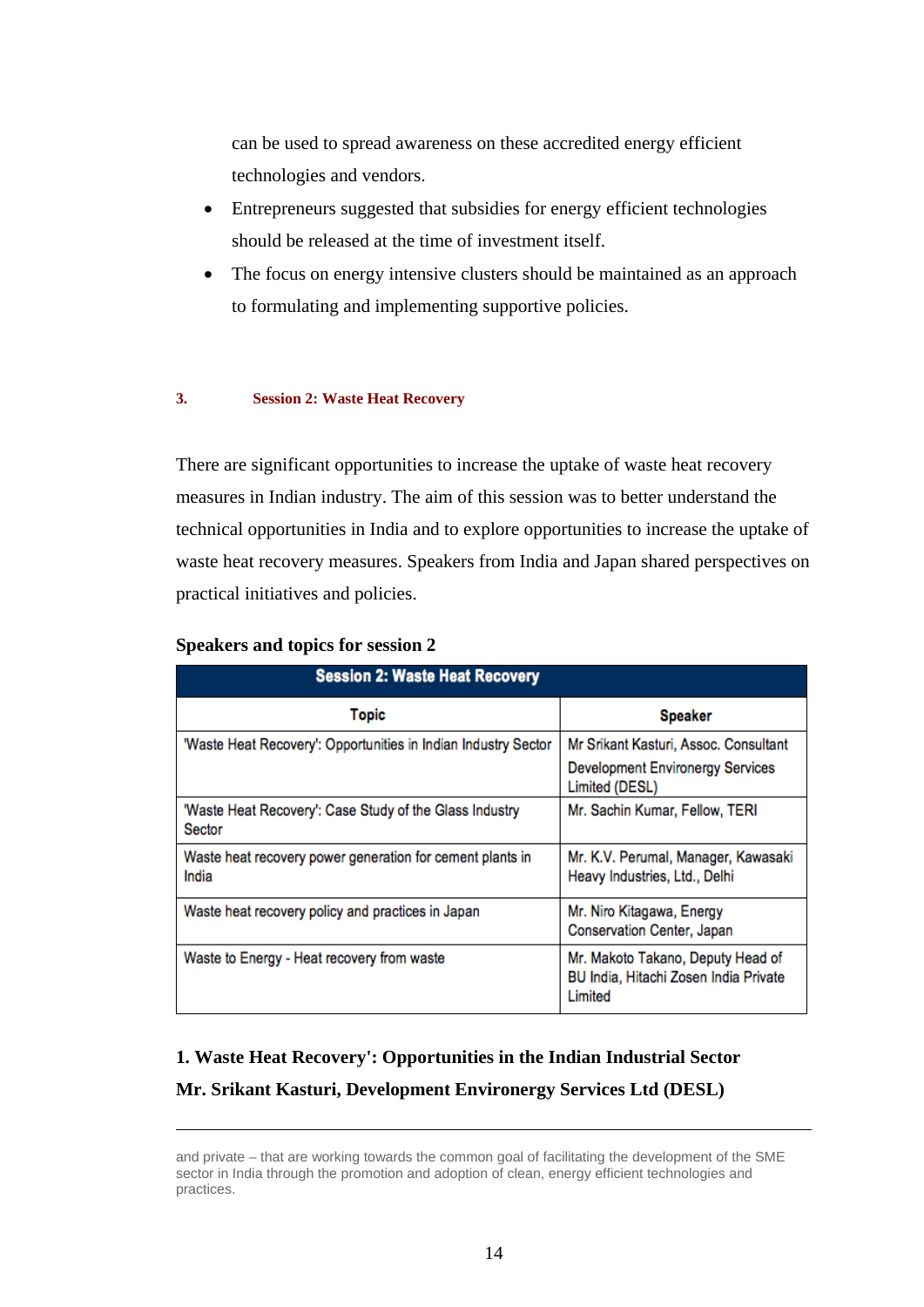Key points:

- Significant opportunities for waste heat recovery have been identified in the Indian Faridabad cluster of SMEs - particularly in the forging process.
- Technical barriers include space limitations, seasonal operations and the added cost and complexity of integrating waste heat recovery system controls with existing process controls.
- Business barriers include negative perceptions about the impact of waste heat recovery measures on production and the risk of financing projects dependent on uncertain future energy prices.
- Suggestions for progressing waste heat recover measures in India include: sharing the success from paste SME programmes; providing vendor and manufacturer incentives for energy efficient design; and, influencing MSME owners to adopt a life cycle costing perspective for investment in furnaces.

## **2. 'Waste Heat Recovery': Case Study of the Glass Industry Sector Mr. Sachin Kumar, Fellow, TERI**

- Over 1 million tonnes/ year of glass is manufactured in the Firozabad cluster which uses around 0.2 million tonnes of oil equivalent energy/ year.
- 12% annual growth is expected due to increasing demand in the packaging, construction and the automobile sector
- Glass manufacturing is well suited to waste heat recovery due to high furnace and exhaust gas temperatures
- An example of a successful project is a counter flow metallic recuperator made up of 5 stainless steel modules which can save 25-30% energy per year for a payback period of 0.5 years. This has been adopted by almost all cluster units.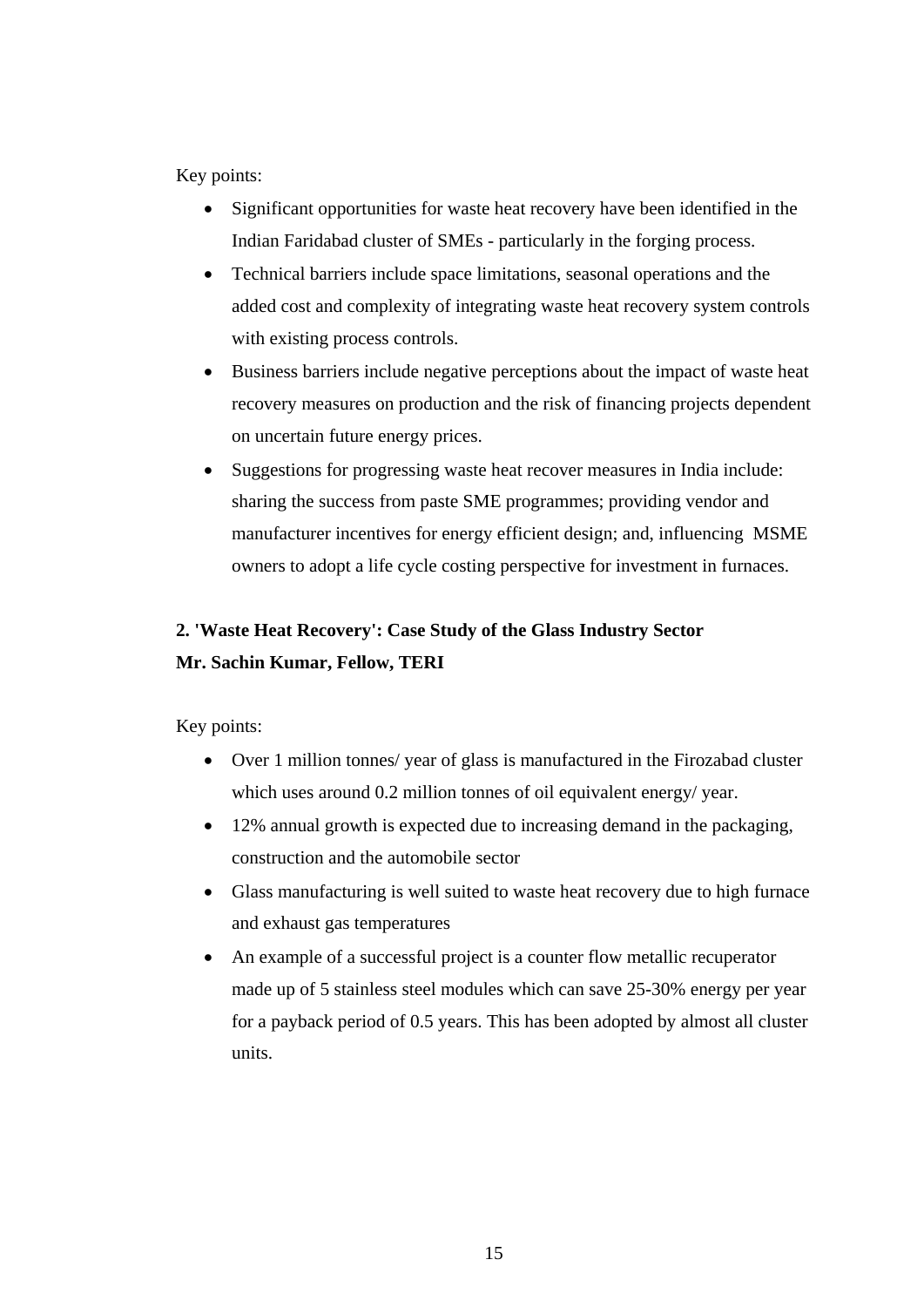### **3. Waste heat recovery power generation for cement plants in India Mr. K.V. Perumal, Manager, Kawasaki Heavy Industries, Ltd., Delhi**

#### Key points:

- There are many successful examples of waste heat recovery in cement plants around the world such as Taiheiyo Cement / Kumagaya Plant (Japan) which has been operating for 30 years.
- The first plant in India with waste heat recovery commenced operation was the Indian Cement/ Vishunupuram Plant (India) which was commissioned in 2004.
- The project by Siddhi Vinayak Cement (P) Ltd / Nimbol, Pali, Rajasthan is expected to commence operation in June 2015.
- There is substantial opportunity for further applications in the cement industry.

## **4. Waste heat recovery policy and practices in Japan Mr. Niro Kitagawa, Energy Conservation Center, Japan**

- Waste heat recovery is encouraged through the Energy Conservation Act of Japan.
- 'Standards of judgement" (standard values) in the Act have been established for waste gas temperatures for boilers, rates of waste heat recovery for industrial furnaces and furnace wall outer surfaces. Enterprises are also required to comply with the Energy Conservation Guideline and develop an Energy Management Manual.
- Mr. Kitagawa described a number of case studies that explored: 1) preheating of the combustion air, 2) Renewal to regenerative burners,3) Steam drain-off recovery, 4) Heat retention of steam valves,5) Air and gas preheating systems for a boiler plant, 6) Process flow involving the use of a heat-pipe- type air pre-heater, 7) Heat recovery of tunnel dryer exhaust gas, and 8) Waste heat recovery in tunnel kiln.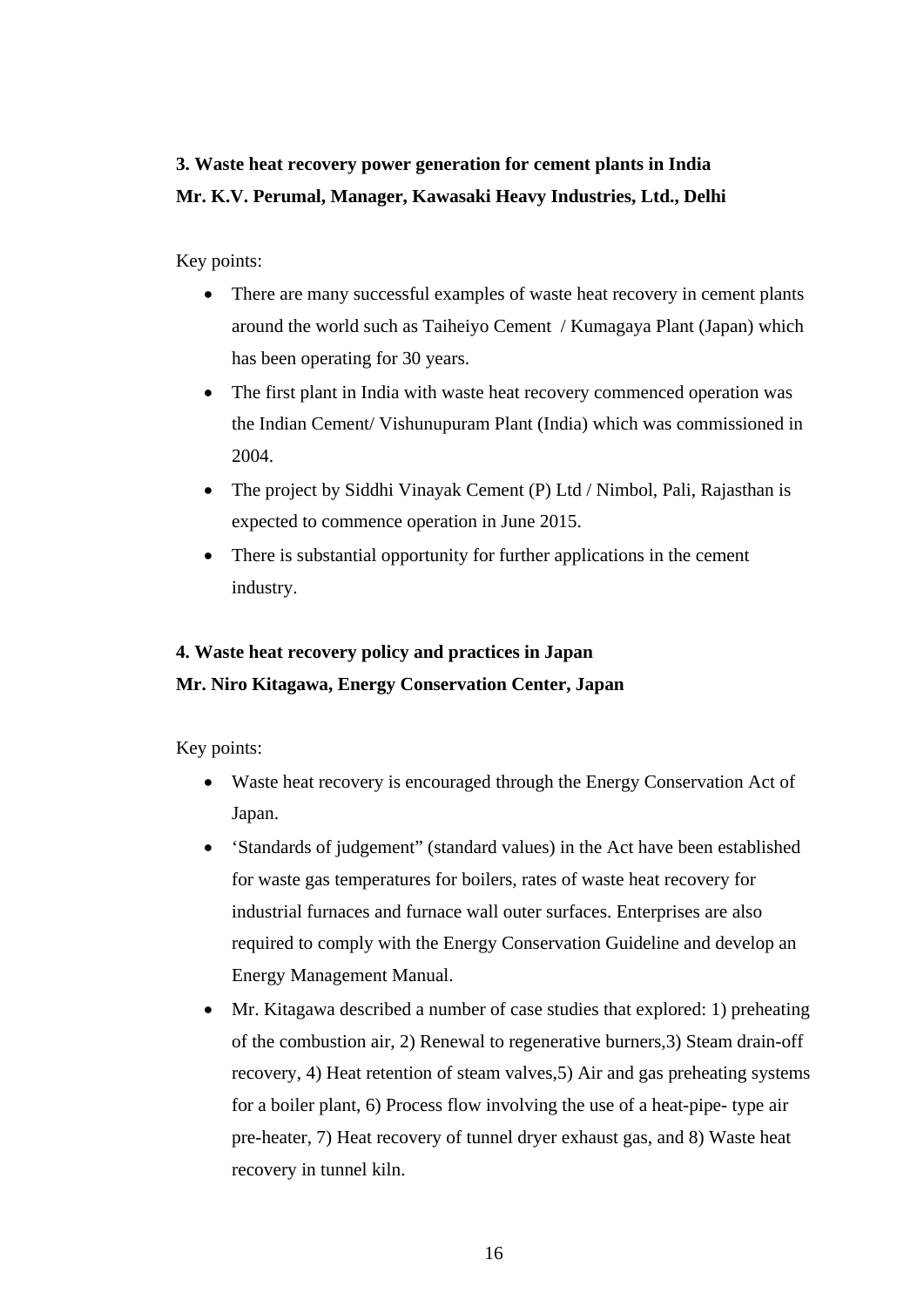#### **5. Waste to Energy - Heat recovery from waste**

#### **Mr. Makoto Takano / Deputy head of BU India, Hitachi Zosen India Private Limited**

Key points:

- Mr. Takano provided an overview of the technology that allows for the recovery of heat from waste sources.
- Successful examples include the Riverside project in London (UK) and the Osaka Hitashiyodo project in Japan.
- The LoCal Plus technology developed by Hitachi Zosen India has significant potential in the Indian market.

**4. Session 3: Panel Discussion** 

Five distinguished speakers were invited to participate in the panel discussion. Each speaker provided a perspective on the key themes that had been discussed throughout the workshop.

#### **Speakers and topics for session 3**

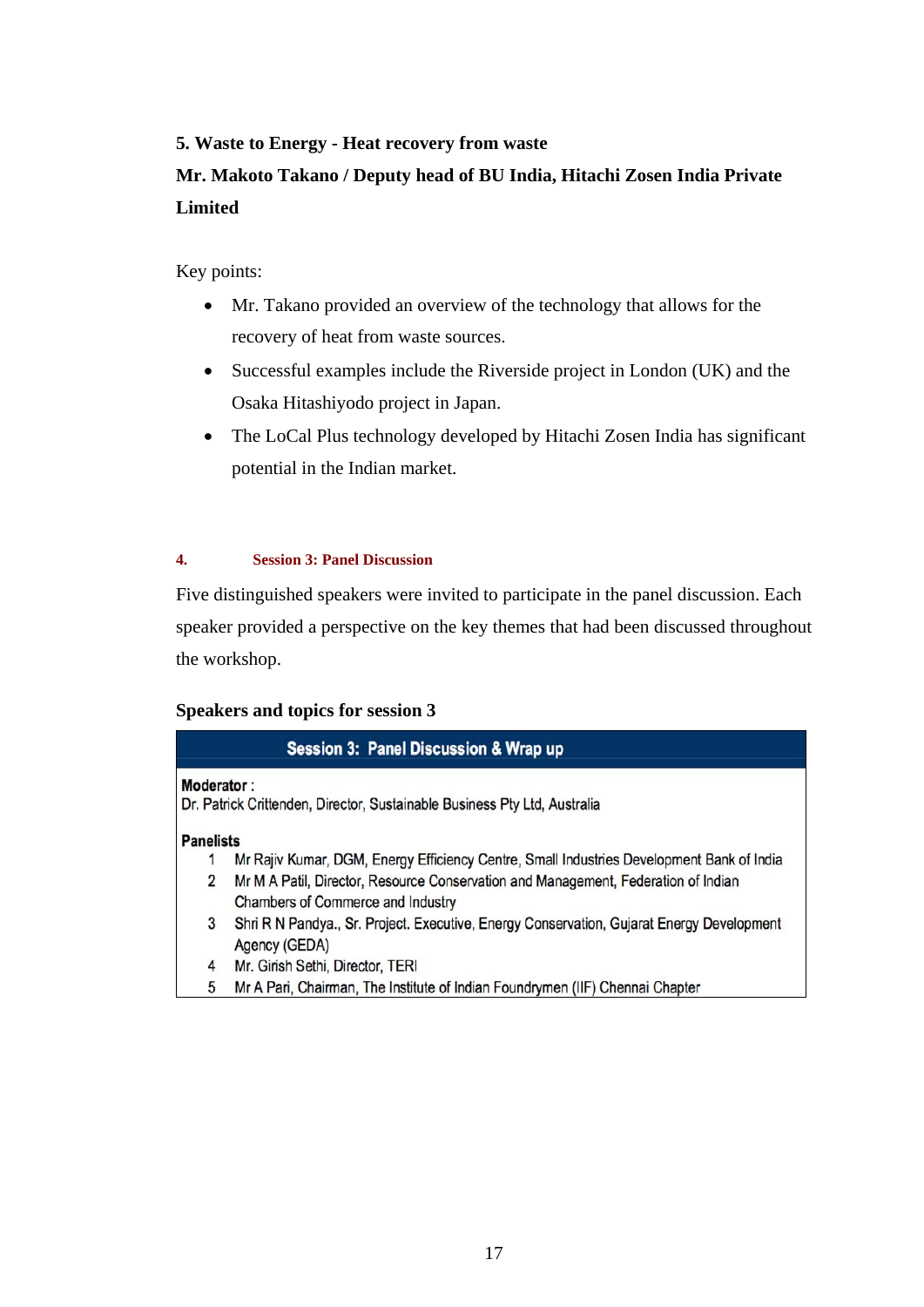## **1. Mr. Rajiv Kumar, DGM, Energy Efficiency Centre, Small Industries Development Bank of India (SIDBI)**

Mr. Kumar began by reiterating the importance of the SME sector in India. He then:

- Highlighted the challenges that SMEs face with regard to investing in the latest energy efficiency technologies due to high capital costs and their business structure.
- Described the way in which SIDBI has partnered with the World Bank, Global Environment Facility (GEF), industry associations and others to assist MSMEs with energy efficiency through a focus on industry clusters.
- Explained the importance of going beyond energy audit reports towards an 'end to end energy efficiency' (4E) approach. 4E is the name of a new programme which SIDBI is currently piloting. It will support SMEs with audits, selection of vendors, implementation and finance.
- SIDBI have also trained more than 1500 bankers and professionals to improve their understanding of how to assess loans for energy efficient products.

## **2. Mr. M A Patil, Director, Resource Conservation and Management, Federation of Indian Chambers of Commerce and Industry**

Mr. Patil:

- emphasized the importance of adopting an integrated approach to energy efficiency in SMEs.
- He presented an example of a project that led to dust being collected from the manufacturing process. The project led to a reduction in pollution, the recovery of a valuable resource and the recovery of heat which reduced the energy intensity of the operation. Mr. Patil encouraged this wider focus to be applied to energy efficiency improvement initiatives.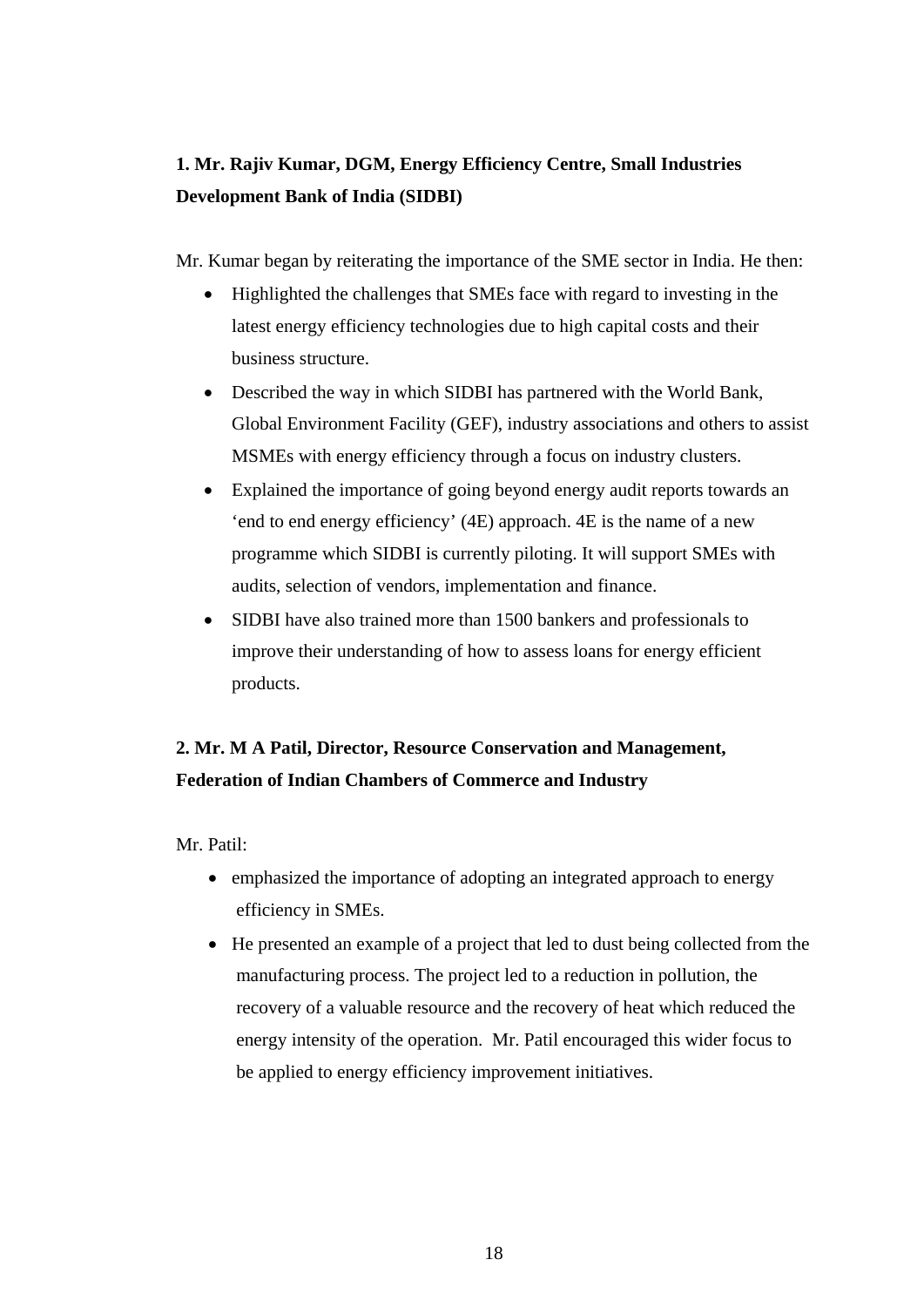### **3. Shri R N Pandya, Sr. Project. Executive, Energy Conservation, Gujarat Energy Development Agency (GEDA)**

Mr. Pandya highlighted that there is significant potential to improve energy efficiency. He suggested that programmes could be more effective when they:

- Are developed with input from SMEs themselves.
- Integrate the message of energy efficiency with the concerns of  $\text{SMEs}$  which are productivity and profitability.
- Balance general information to many businesses with more direct interventions such as 'walk through energy audits'. Mr Pandya highlighted that although audits are more expensive his experience had been that they delivered results when they were combined with direct contact with an SME and where they provide specific information on the actions that can be taken and the benefits that will result.

#### **4. Mr. Girish Sethi, Director, TERI**

Mr. Sethi acknowledged the considerable achievements that had been presented throughout the workshop and chose to focus his talk on some areas for future efforts. Key points made are:

- The need to develop more 'demand management' programmes with utilities. It was noted that this stakeholder group did not attend the workshop but should be invited to future such events.
- The importance of educational institutions to build capability in order to support a flourishing local service providers.
- The importance of investment in research and development to ensure that technology solutions are appropriate for SMEs. For many SMEs the technologies that have been created for large scale operations are not feasible for SMEs due to their high capital cost.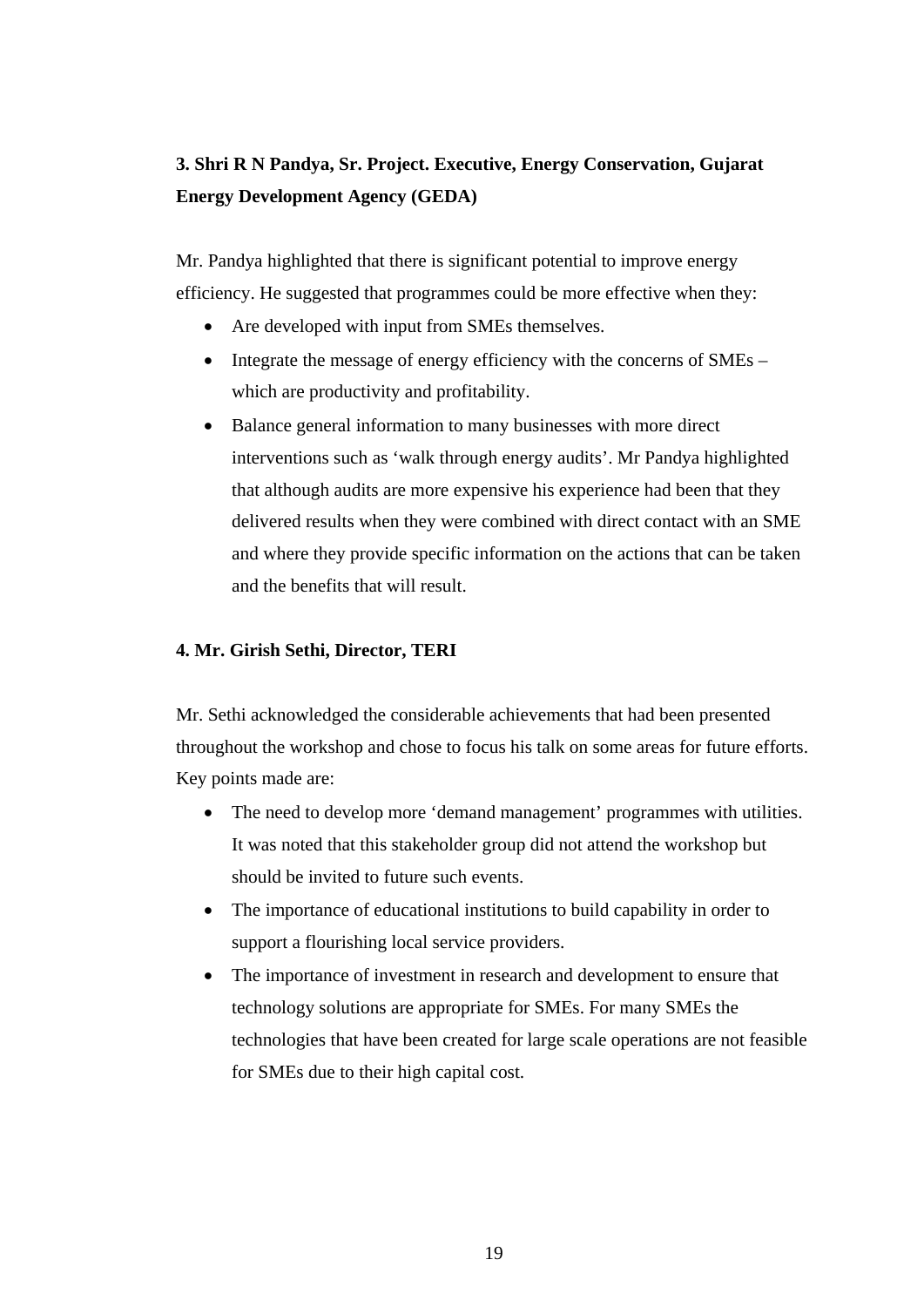#### **5. Mr. A. Pari, Chairman, The Institute of Indian Foundrymen (IIF) Chennai Chapter**

Mr. Pari shared his own experience in reducing energy consumption by 30% in an aluminium foundry following a reduction in the availability of energy in 2008. He explained how the IIF is working with TERI to examine further opportunities. Mr Pari also encouraged the organisers to influence Hotels like the Taj Palace to improve their own energy efficiency.

#### **5. Closing remarks and networking dinner**

Mr. Tomoyoshi Hisamori, Deputy Director, International Affairs Office, Energy Conservation and Renewable Energy Department, The Ministry of Economy, Trade and Industry of Japan (METI) provided the closing remarks for the workshop. Mr. Hisamori thanked the organisers, presenters and participants. He reiterated the importance of continuing to share perspectives on ways to advance energy efficiency in SMEs. Mr. Hisamori invited speakers and participants to the reception and networking dinner.

Following Mr. Hisamori's remarks, workshop participants attended a reception and networking dinner at the hotel. This provided an opportunity for networks to be further developed and perspectives to be shared across governments, industry associations, SMEs in the industrial sector, financial institutions, NGOs and researchers.

## **3. Summary of workshop themes**

The workshop aimed to create a discussion around the challenges and opportunities of progressing energy efficiency in SMEs in general and through waste heat recovery measures in particular. The main themes that emerged from the workshop are:

1. SMEs play a **central role in the economy** of India, Japan and other countries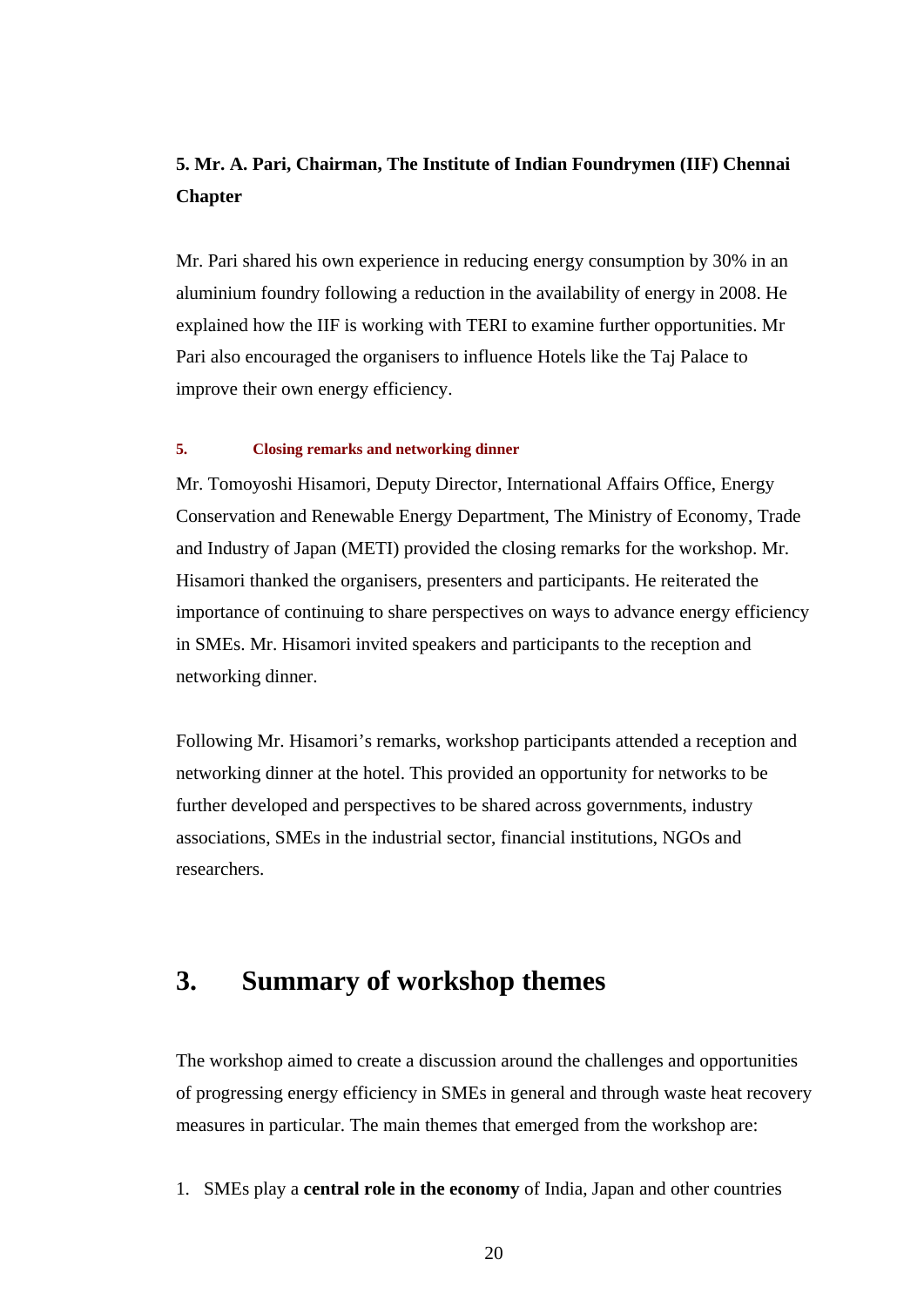around the world. Energy efficiency improves the productivity and competitiveness of SMEs which, in turn, contributes to employment opportunities, innovation and economic growth.

- 2. Energy efficiency **policies and programmes should be designed to provide assistance across the energy efficiency project lifecycle** from project identification, through the development of specifications, selection of vendors, access to finance and implementation. This is important because information alone is often not sufficient to motivate SMEs to progress energy efficiency even when projects present a strong financial return.
- 3. **Research, Development, Demonstration and Dissemination (RDD&D) activities are essential** to ensure that locally relevant technologies are accessible to SMEs. Due to the small scale and financial challenges faced by SMEs, energy efficient technologies that have a high capital cost are often not feasible and therefore alternatives need to be developed locally.
- 4. The large number of SMEs and their diverse business activities and energy consumption patterns present a challenge for the development of SME programmes. Focusing on **geographic clusters of particular industries** is an approach that has been effectively utilised in India.
- 5. Energy efficiency in SMEs requires **sustained efforts** from governments, technical experts, banks and other stakeholders over a number of years. This is due to the large number and diversity of SMEs.
- 6. **Waste heat recovery has significant potential in India**. To meet this potential, policies can be improved by establishing a framework and incentives to support the uptake of such projects. Policy frameworks that have been developed in Japan provide a useful indication of the kinds of policies that might be developed in India and other countries.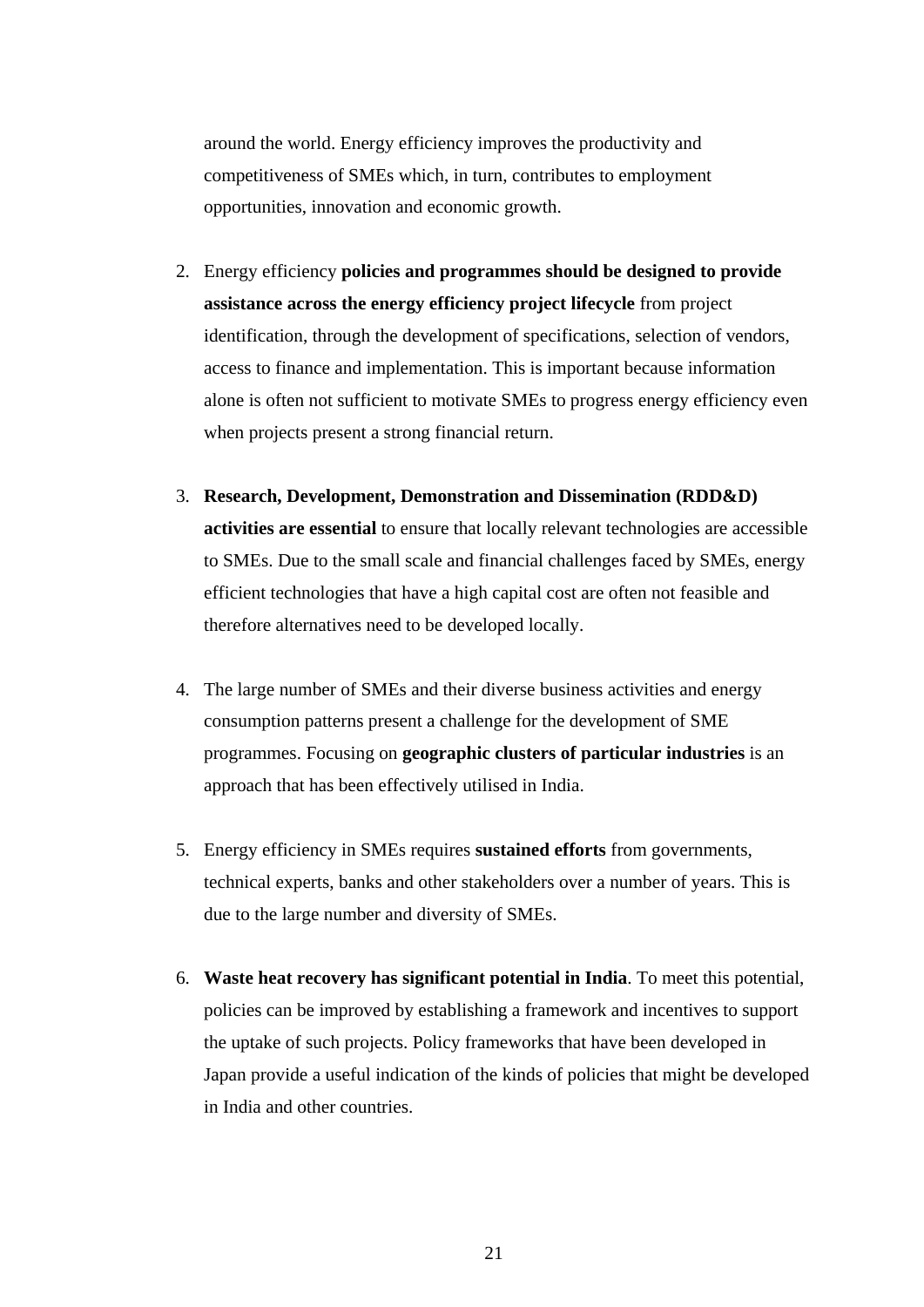## **4. Appendices**

#### **1. Workshop agenda**

## *6th EMAK Workshop*

## **Promoting Energy Efficiency in Small and Medium Sized Enterprises (SMEs) and**

## **Waste Heat Recovery Measures in India**

#### **25 February 2015**

#### **Mumtaz Hall, Taj Palace Hotel, Sardar Patel Marg, Diplomatic Enclave, New Delhi**

| 10:00 - 10:30 hrs.                                                                                                | Registration                                                                                                           |                                                                             |  |  |  |
|-------------------------------------------------------------------------------------------------------------------|------------------------------------------------------------------------------------------------------------------------|-----------------------------------------------------------------------------|--|--|--|
| $10:30 - 11:15$ hrs.                                                                                              | Inaugural session                                                                                                      |                                                                             |  |  |  |
|                                                                                                                   | Welcome address<br>- Mr. Girish Sethi, Director, TERI                                                                  |                                                                             |  |  |  |
|                                                                                                                   | Introductory remarks<br>- Ms. Junko Ogawa, Senior Researcher, IEEJ                                                     |                                                                             |  |  |  |
|                                                                                                                   | Inaugural address<br>- Shri Bhaskar Jyoti Sarma, Secretary/DG, Bureau of Energy Efficiency, Government of<br>India     |                                                                             |  |  |  |
| Background and workshop objectives<br>- Dr. Patrick Crittenden, Director, Sustainable Business Pty Ltd, Australia |                                                                                                                        |                                                                             |  |  |  |
| $11:15 - 11:30$ hrs.                                                                                              | Tea/Coffee                                                                                                             |                                                                             |  |  |  |
| <b>Session 1: Energy Efficiency in SMEs</b>                                                                       |                                                                                                                        |                                                                             |  |  |  |
|                                                                                                                   |                                                                                                                        |                                                                             |  |  |  |
| <b>Time</b>                                                                                                       | <b>Topic</b>                                                                                                           | Speaker                                                                     |  |  |  |
| 11.30 - 12.00                                                                                                     | Energy efficiency in SMEs - a Global Perspective                                                                       | Dr Patrick Crittenden, Director,<br>Sustainable Business Pty Ltd, Australia |  |  |  |
| 12.00 - 12.20                                                                                                     | Understanding the SME sector in Asia, with a focus on India,<br>and challenges in terms of improving energy efficiency | Mr Prosanto Pal, Senior Fellow, TERI                                        |  |  |  |
| $12.20 - 12.40$                                                                                                   | A case study of foundry and steel rolling SMEs in India                                                                | Mr Gaurav Sharrma, Institute for<br>Industrial Productivity Office in India |  |  |  |
| $12.40 - 13.10$                                                                                                   | Enabling Finance for Scaling up Energy Efficiency in MSMEs                                                             | Mr Upinder Singh Dhingra, Associate<br>Fellow, TERI                         |  |  |  |
| $13.10 - 13.30$                                                                                                   | <b>Table Discussion</b>                                                                                                |                                                                             |  |  |  |
|                                                                                                                   | What challenges do you face in progressing energy efficiency?                                                          |                                                                             |  |  |  |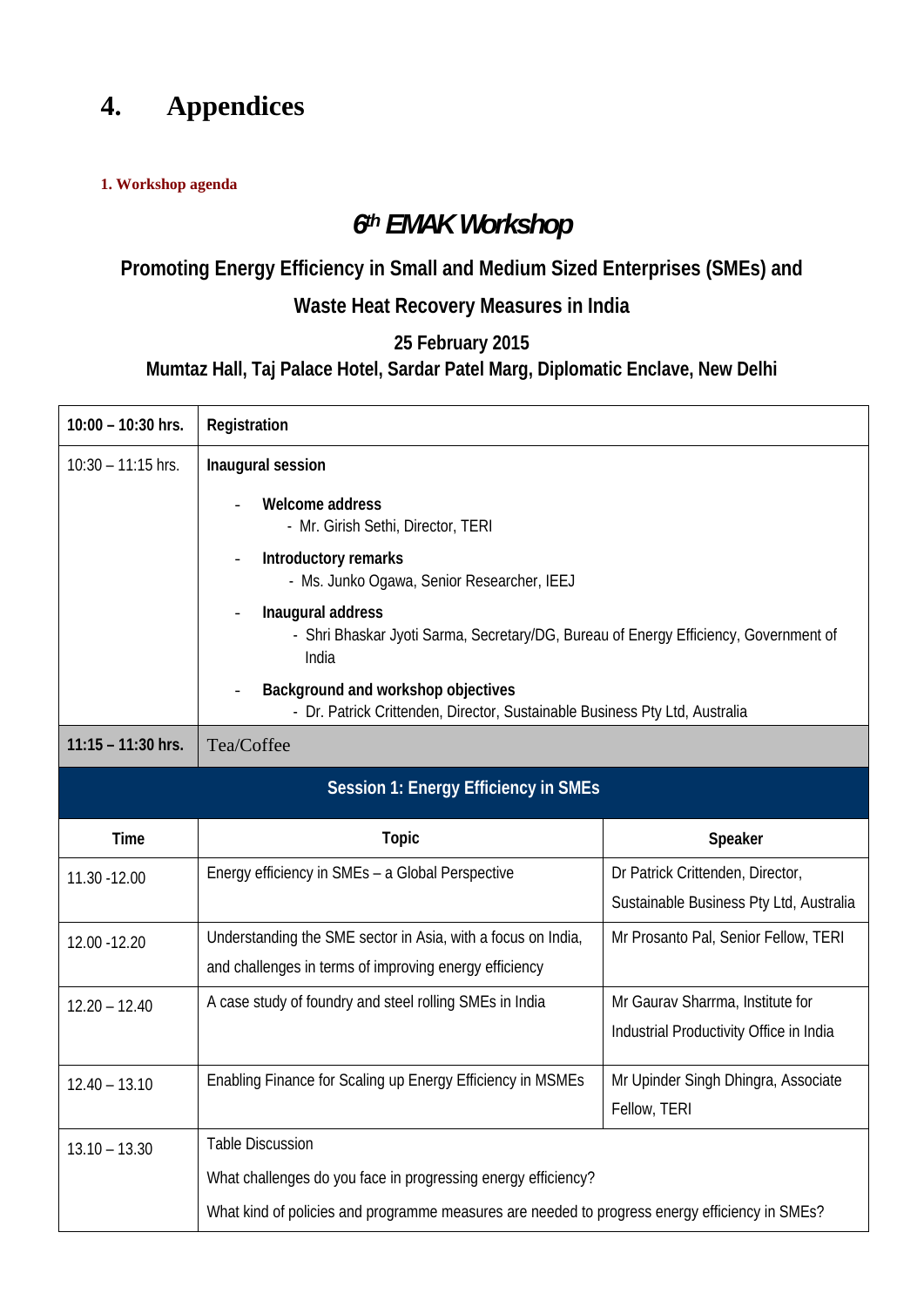| $13:30 - 14:30$ hrs.                                                                 | Lunch                                                                                                                               |                                                                            |  |  |  |
|--------------------------------------------------------------------------------------|-------------------------------------------------------------------------------------------------------------------------------------|----------------------------------------------------------------------------|--|--|--|
| <b>Session 2: Waste Heat Recovery</b>                                                |                                                                                                                                     |                                                                            |  |  |  |
| <b>Time</b>                                                                          | <b>Topic</b>                                                                                                                        | Speaker                                                                    |  |  |  |
| 14.30 - 14.50                                                                        | 'Waste Heat Recovery': Opportunities in Indian Industry Sector                                                                      | Mr Srikant Kasturi, Assoc. Consultant                                      |  |  |  |
|                                                                                      |                                                                                                                                     | Development Environergy Services                                           |  |  |  |
|                                                                                      |                                                                                                                                     | Limited (DESL)                                                             |  |  |  |
| 14.50 - 15.05                                                                        | 'Waste Heat Recovery': Case Study of the Glass Industry<br>Sector                                                                   | Mr. Sachin Kumar, Fellow, TERI                                             |  |  |  |
| 15.05 - 15.30                                                                        | Waste heat recovery power generation for cement plants in<br>India                                                                  | Mr. K.V. Perumal, Manager, Kawasaki<br>Heavy Industries, Ltd., Delhi       |  |  |  |
| 15.30-16.00                                                                          | Waste heat recovery policy and practices in Japan                                                                                   | Mr. Niro Kitagawa, Energy                                                  |  |  |  |
|                                                                                      |                                                                                                                                     | Conservation Center, Japan                                                 |  |  |  |
| 16.00 - 16.30                                                                        | Waste to Energy - Heat recovery from waste                                                                                          | Mr. Makoto Takano, Deputy Head of<br>BU India, Hitachi Zosen India Private |  |  |  |
|                                                                                      |                                                                                                                                     | Limited                                                                    |  |  |  |
| $16:30 - 17:00$ hrs.                                                                 | <b>Tea/Coffee</b>                                                                                                                   |                                                                            |  |  |  |
|                                                                                      | Session 3: Panel Discussion & Wrap up                                                                                               |                                                                            |  |  |  |
| $17:00 - 18:00$ hrs.                                                                 | Moderator:                                                                                                                          |                                                                            |  |  |  |
|                                                                                      | Dr. Patrick Crittenden, Director, Sustainable Business Pty Ltd, Australia                                                           |                                                                            |  |  |  |
|                                                                                      |                                                                                                                                     |                                                                            |  |  |  |
|                                                                                      | <b>Panelists</b><br>Mr Rajiv Kumar, DGM, Energy Efficiency Centre, Small Industries Development Bank of India<br>1                  |                                                                            |  |  |  |
|                                                                                      | Mr M A Patil, Director, Resource Conservation and Management, Federation of Indian<br>2                                             |                                                                            |  |  |  |
|                                                                                      | Chambers of Commerce and Industry<br>Shri R N Pandya., Sr. Project. Executive, Energy Conservation, Gujarat Energy Development<br>3 |                                                                            |  |  |  |
|                                                                                      | Agency (GEDA)<br>Mr. Girish Sethi, Director, TERI<br>4                                                                              |                                                                            |  |  |  |
| Mr A. Pari, Chairman, The Institute of Indian Foundrymen (IIF), Chennia Chapter<br>5 |                                                                                                                                     |                                                                            |  |  |  |
| <b>Closing Remarks</b>                                                               |                                                                                                                                     |                                                                            |  |  |  |
| $18:00 -$                                                                            | Mr. Tomoyoshi Hisamori, Deputy Director, International Affairs Office, Energy Conservation and                                      |                                                                            |  |  |  |
|                                                                                      | Renewable Energy Department, The Ministry of Economy, Trade and Industry of Japan (METI)                                            |                                                                            |  |  |  |
| 18:30 hrs. onwards                                                                   | <b>Reception and Networking Dinner</b>                                                                                              |                                                                            |  |  |  |
|                                                                                      | Raja Bagh Lawns, Taj Palace Hotel, Sardar Patel Marg, Diplomatic Enclave, New Delhi                                                 |                                                                            |  |  |  |
|                                                                                      |                                                                                                                                     |                                                                            |  |  |  |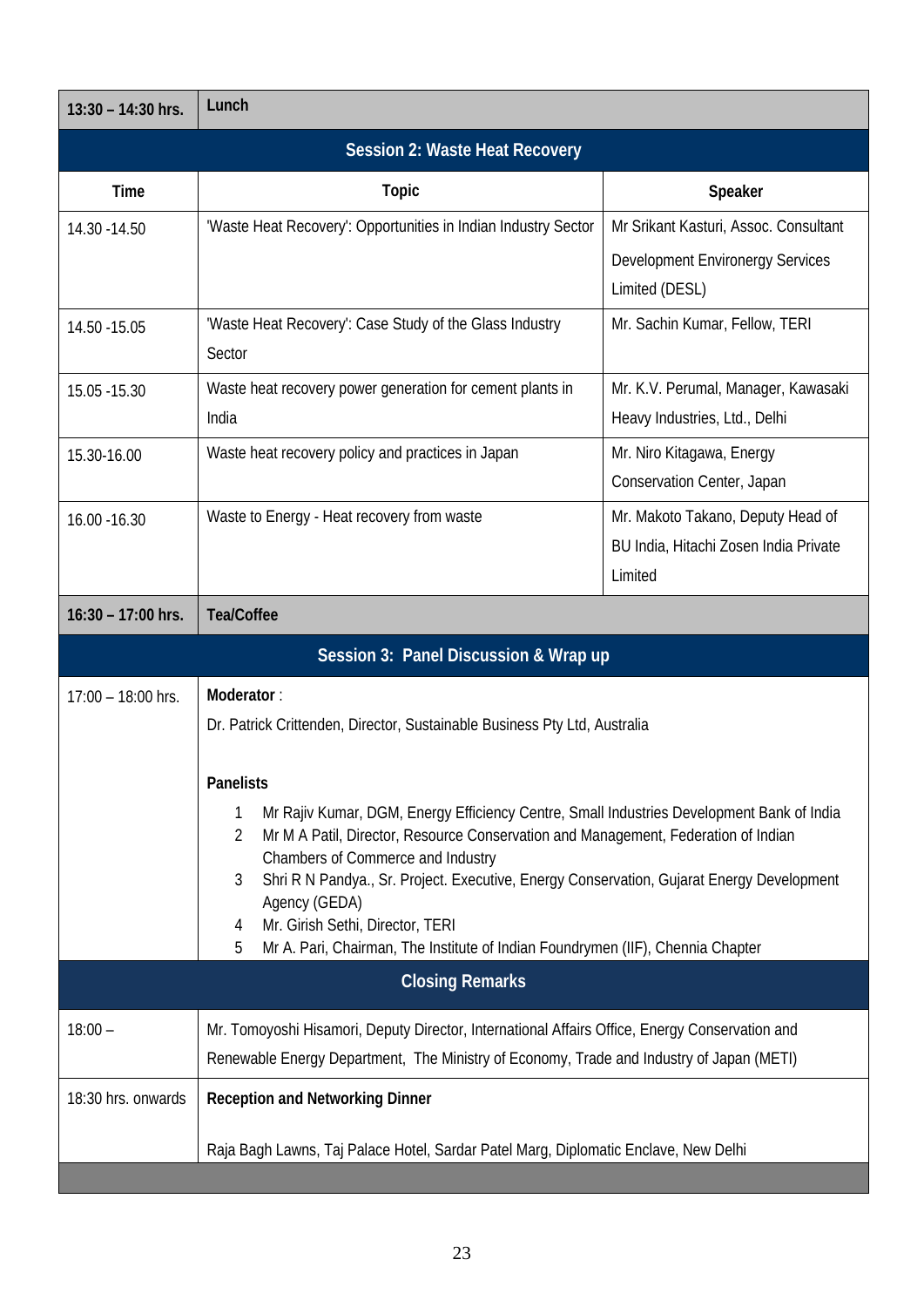#### **2. Evaluation against the workshop aims**

#### **Aim 1: Learn about and share experiences on designing and implementing energy efficiency policies and programmes for SMEs**

Outcomes achieved:

- Thirteen presentations from highly respected Indian and International speakers were delivered.
- Participant perspectives on the challenges and opportunities for progressing energy efficiency in SMEs were explored through interactive small group discussions.
- In the final session a distinguished panel shared their perspectives on the issues raised throughout the workshop.

#### **Aim 2: Identify innovative ways of financing energy efficiency projects**

Outcomes achieved:

- A presentation and discussion was led by the TERI co-author of the recently published report *Enabling Finance for Scaling up Energy Efficiency in MSMEs.*
- The Deputy General Manager of the Energy Efficiency Centre of Small Industries Development Bank of India (SIDBI) presented and participated in the panel session.
- Participants shared their perspectives on the challenges and opportunities to improve access to finance for energy efficiency projects.
- Follow up meetings have been arranged between bank representatives, researchers and SMEs to further explore appropriate financing initiatives.

#### **Aim 3: Better understand the technical opportunities to reuse waste heat in industrial organisations**

Outcomes achieved:

• Five presentations were made. These covered waste heat recovery options in India and the approach being adopted in Japan to establish a policy framework to support the uptake of waste heat recovery projects.